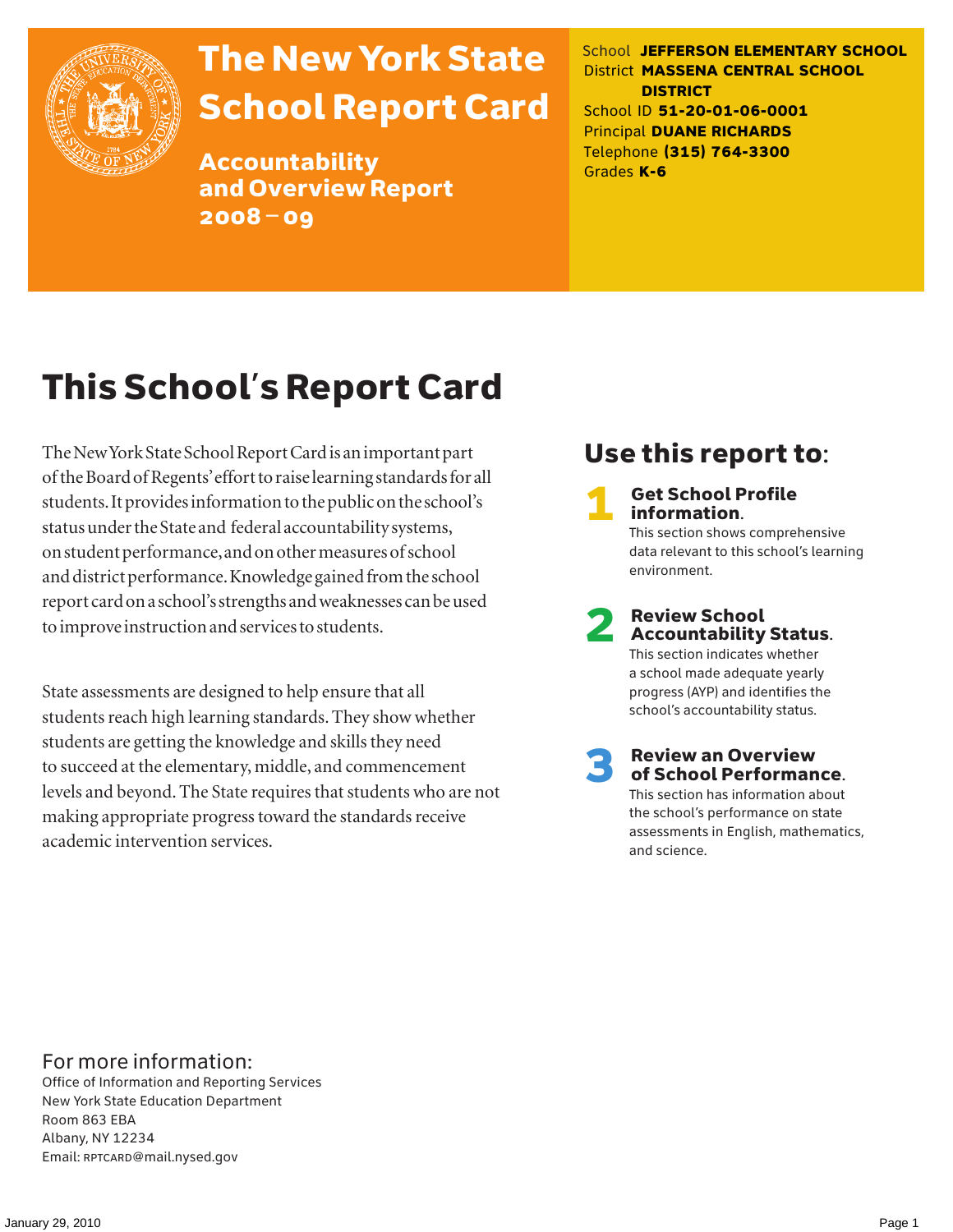School **JEFFERSON ELEMENTARY SCHOOL** District **MASSENA CENTRAL SCHOOL DISTRICT** School ID **51-20-01-06-0001**

### School Profile

This section shows comprehensive data relevant to this school's learning environment, including information about enrollment, average class size, and teacher qualifications.

### Enrollment

|                            | 2006-07 | 2007-08 | $2008 - 09$ |
|----------------------------|---------|---------|-------------|
| Pre-K                      | 0       | 0       | 0           |
| Kindergarten               | 61      | 53      | 62          |
| Grade 1                    | 77      | 67      | 76          |
| Grade 2                    | 71      | 67      | 56          |
| Grade 3                    | 68      | 71      | 67          |
| Grade 4                    | 60      | 63      | 69          |
| Grade 5                    | 62      | 56      | 66          |
| Grade 6                    | 55      | 65      | 56          |
| <b>Ungraded Elementary</b> | 0       | 0       | 0           |
| Grade 7                    | 0       | 0       | 0           |
| Grade 8                    | 0       | 0       | 0           |
| Grade 9                    | 0       | 0       | 0           |
| Grade 10                   | 0       | 0       | 0           |
| Grade 11                   | 0       | 0       | 0           |
| Grade 12                   | 0       | 0       | 0           |
| <b>Ungraded Secondary</b>  | 0       | 0       | 0           |
| Total K-12                 | 454     | 442     | 452         |

### Enrollment Information

*Enrollment* counts are as of Basic Educational Data System (BEDS) day, which is typically the first Wednesday of October of the school year. Students who attend BOCES programs on a part-time basis are included in a school's enrollment. Students who attend BOCES on a full-time basis or who are placed full time by the district in an out-of-district placement are not included in a school's enrollment. Students classified by schools as "pre-first" are included in first grade counts.

### Average Class Size

|                      | $2006 - 07$ | $2007 - 08$ | $2008 - 09$ |
|----------------------|-------------|-------------|-------------|
| <b>Common Branch</b> | 21          | 21          | 21          |
| Grade 8              |             |             |             |
| English              |             |             |             |
| <b>Mathematics</b>   |             |             |             |
| Science              |             |             |             |
| Social Studies       |             |             |             |
| Grade 10             |             |             |             |
| English              |             |             |             |
| <b>Mathematics</b>   |             |             |             |
| Science              |             |             |             |
| Social Studies       |             |             |             |

### Average Class Size Information

*Average Class Size* is the total registration in specified classes divided by the number of those classes with registration. *Common Branch* refers to self-contained classes in Grades 1–6.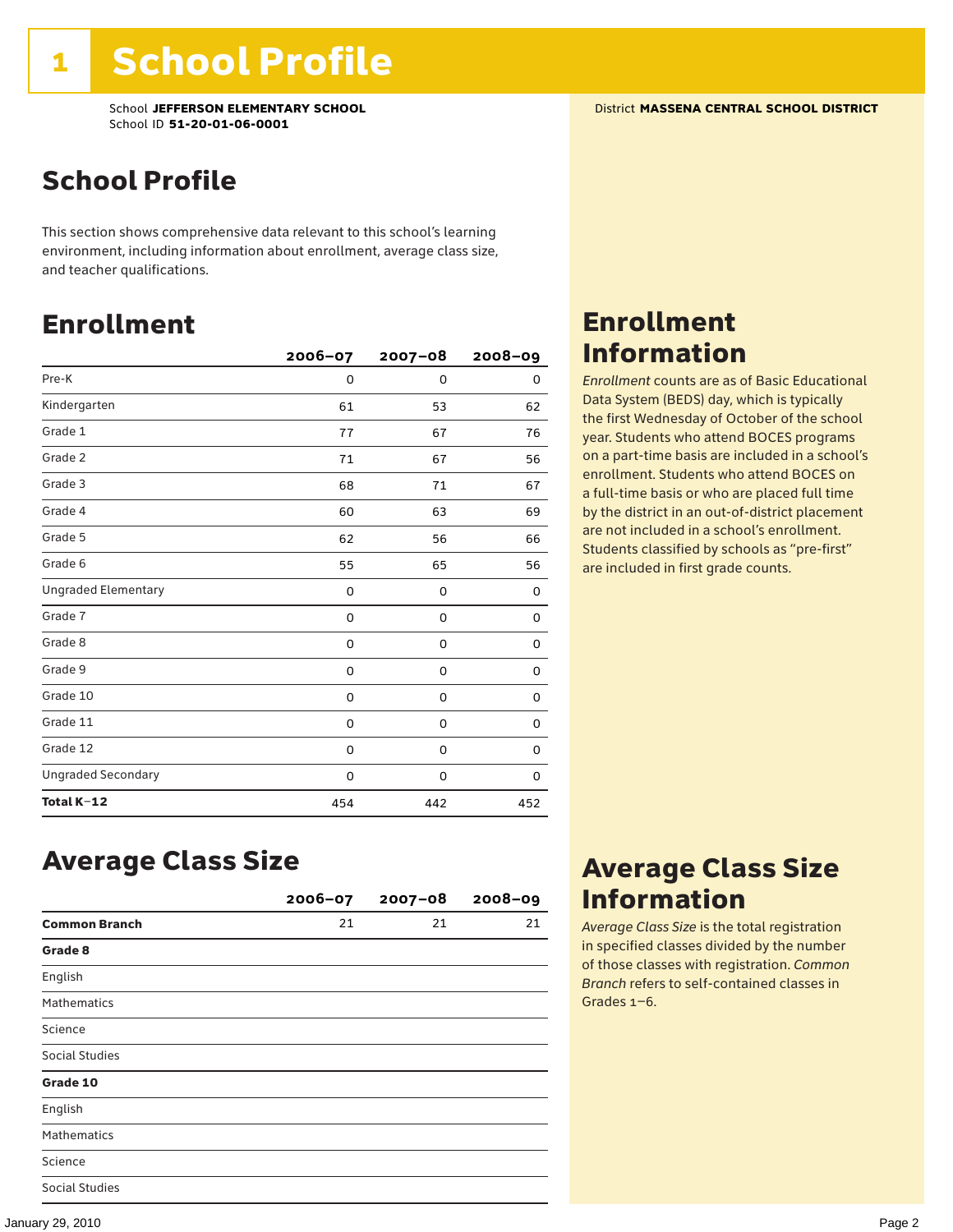School **JEFFERSON ELEMENTARY SCHOOL** District **MASSENA CENTRAL SCHOOL DISTRICT** School ID **51-20-01-06-0001**

### Demographic Factors

|                                                    |     | 2006-07 |     | $2007 - 08$ |              | $2008 - 09$ |
|----------------------------------------------------|-----|---------|-----|-------------|--------------|-------------|
|                                                    | #   | %       | #   | %           | #            | $\%$        |
| Eligible for Free Lunch                            | 202 | 44%     | 198 | 45%         | 192          | 42%         |
| Reduced-Price Lunch                                | 60  | 13%     | 42  | 10%         | 48           | 11%         |
| Student Stability*                                 |     | 96%     |     | 91%         |              | 96%         |
| Limited English Proficient                         | 3   | 1%      | 0   | 0%          | 4            | 1%          |
| <b>Racial/Ethnic Origin</b>                        |     |         |     |             |              |             |
| American Indian or Alaska Native                   | 60  | 13%     | 58  | 13%         | 58           | 13%         |
| <b>Black or African American</b>                   | 7   | 2%      | 9   | 2%          | 16           | 4%          |
| Hispanic or Latino                                 | 3   | 1%      | 3   | 1%          | 3            | 1%          |
| Asian or Native<br>Hawaiian/Other Pacific Islander | 3   | 1%      | 3   | 1%          | $\mathbf{1}$ | 0%          |
| White                                              | 381 | 84%     | 369 | 83%         | 374          | 83%         |
| Multiracial                                        | 0   | 0%      | 0   | 0%          | 0            | 0%          |

\* Available only at the school level.

### Attendance and Suspensions

|                            |    | $2005 - 06$   |   | $2006 - 07$   |   | $2007 - 08$ |  |
|----------------------------|----|---------------|---|---------------|---|-------------|--|
|                            | #  | $\frac{0}{0}$ | # | $\frac{0}{6}$ | # | $\%$        |  |
| Annual Attendance Rate     |    | 96%           |   | 95%           |   | 95%         |  |
| <b>Student Suspensions</b> | 14 | 3%            |   | 2%            |   | 1%          |  |

### Demographic Factors Information

*Eligible for Free Lunch* and *Reduced*-*Price Lunch* percentages are determined by dividing the number of approved lunch applicants by the Basic Educational Data System (BEDS) enrollment in full-day Kindergarten through Grade 12. *Eligible for Free Lunch* and *Limited English Proficient* counts are used to determine *Similar Schools* groupings within a *Need*/*Resource Capacity* category. *Student Stability* is the percentage of students in the highest grade in a school who were also enrolled in that school at any time during the previous school year. (For example, if School A, which serves Grades 6–8, has 100 students enrolled in Grade 8 this year, and 92 of those 100 students were also enrolled in School A last year, the stability rate for the school is 92 percent.)

### Attendance and Suspensions Information

*Annual Attendance Rate* is determined by dividing the school's total actual attendance by the total possible attendance for a school year. A school's actual attendance is the sum of the number of students in attendance on each day the school was open during the school year. Possible attendance is the sum of the number of enrolled students who should have been in attendance on each day the school was open during the school year. *Student Suspension* rate is determined by dividing the number of students who were suspended from school (not including in-school suspensions) for one full day or longer anytime during the school year by the Basic Educational Data System (BEDS) day enrollments for that school year. A student is counted only once, regardless of whether the student was suspended one or more times during the school year.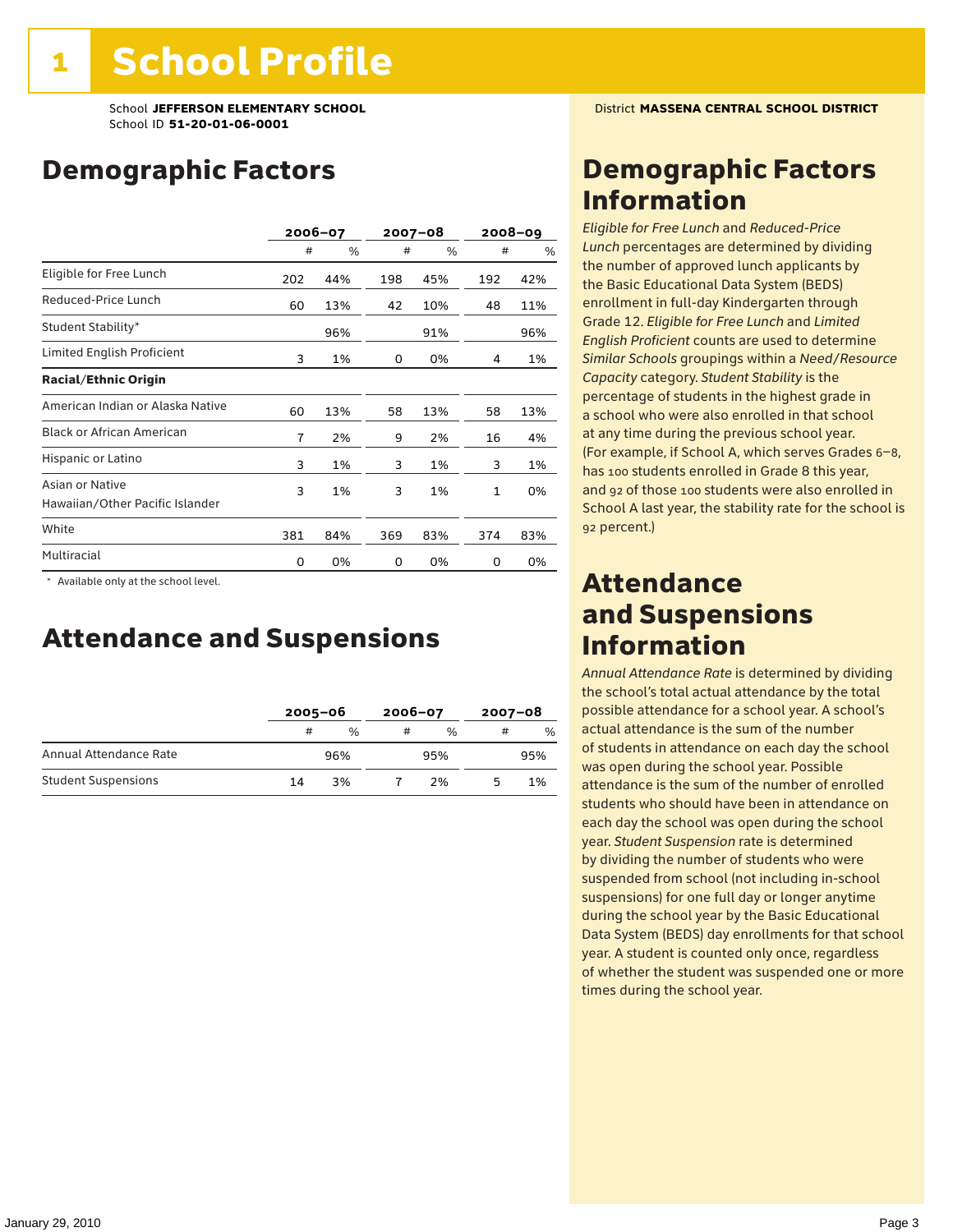### Teacher Qualifications

|                                                                 | $2006 - 07$ | $2007 - 08$ | $2008 - 09$ |
|-----------------------------------------------------------------|-------------|-------------|-------------|
| <b>Total Number of Teachers</b>                                 | 33          | 33          | 33          |
| Percent with No Valid<br>Teaching Certificate                   | 0%          | 0%          | 0%          |
| Percent Teaching Out<br>of Certification                        | 0%          | 3%          | 6%          |
| Percent with Fewer Than<br>Three Years of Experience            | 18%         | 9%          | 12%         |
| Percentage with Master's Degree<br>Plus 30 Hours or Doctorate   | 12%         | 12%         | 27%         |
| <b>Total Number of Core Classes</b>                             | 64          | 55          | 65          |
| Percent Not Taught by<br><b>Highly Qualified Teachers</b>       | 0%          | 5%          | 11%         |
| <b>Total Number of Classes</b>                                  | 95          | 83          | 89          |
| Percent Taught by Teachers Without<br>Appropriate Certification | 1%          | 4%          | 11%         |

### Teacher Turnover Rate

|                                                                       | 2005-06 | 2006-07 | 2007-08 |
|-----------------------------------------------------------------------|---------|---------|---------|
| Turnover Rate of Teachers with Fewer<br>than Five Years of Experience | 22%     | በ%      | 30%     |
| Turnover Rate of All Teachers                                         | 9%      | 9%      | 24%     |

### Staff Counts

|                                       | $2006 - 07$ | $2007 - 08$ | $2008 - 09$ |
|---------------------------------------|-------------|-------------|-------------|
| <b>Total Other Professional Staff</b> |             |             |             |
| Total Paraprofessionals*              | N/A         | N/A         | N/A         |
| <b>Assistant Principals</b>           |             |             |             |
| Principals                            |             |             |             |

\* Not available at the school level.

### Teacher Qualifications Information

The *Percent Teaching Out of Certification* is the percent doing so more than on an incidental basis; that is, the percent teaching for more than five periods per week outside certification.

*Core Classes* are primarily K-6 common branch, English, mathematics, science, social studies, art, music, and foreign languages. To be *Highly Qualified*, a teacher must have at least a Bachelor's degree, be certified to teach in the subject area, and show subject matter competency.

### Teacher Turnover Rate Information

*Teacher Turnover Rate* for a specified school year is the number of teachers in that school year who were not teaching in the following school year divided by the number of teachers in the specified school year, expressed as a percentage.

### Staff Counts **Information**

*Other Professionals* includes administrators, guidance counselors, school nurses, psychologists, and other professionals who devote more than half of their time to non-teaching duties. Teachers who are shared between buildings within a district are reported on the district report only.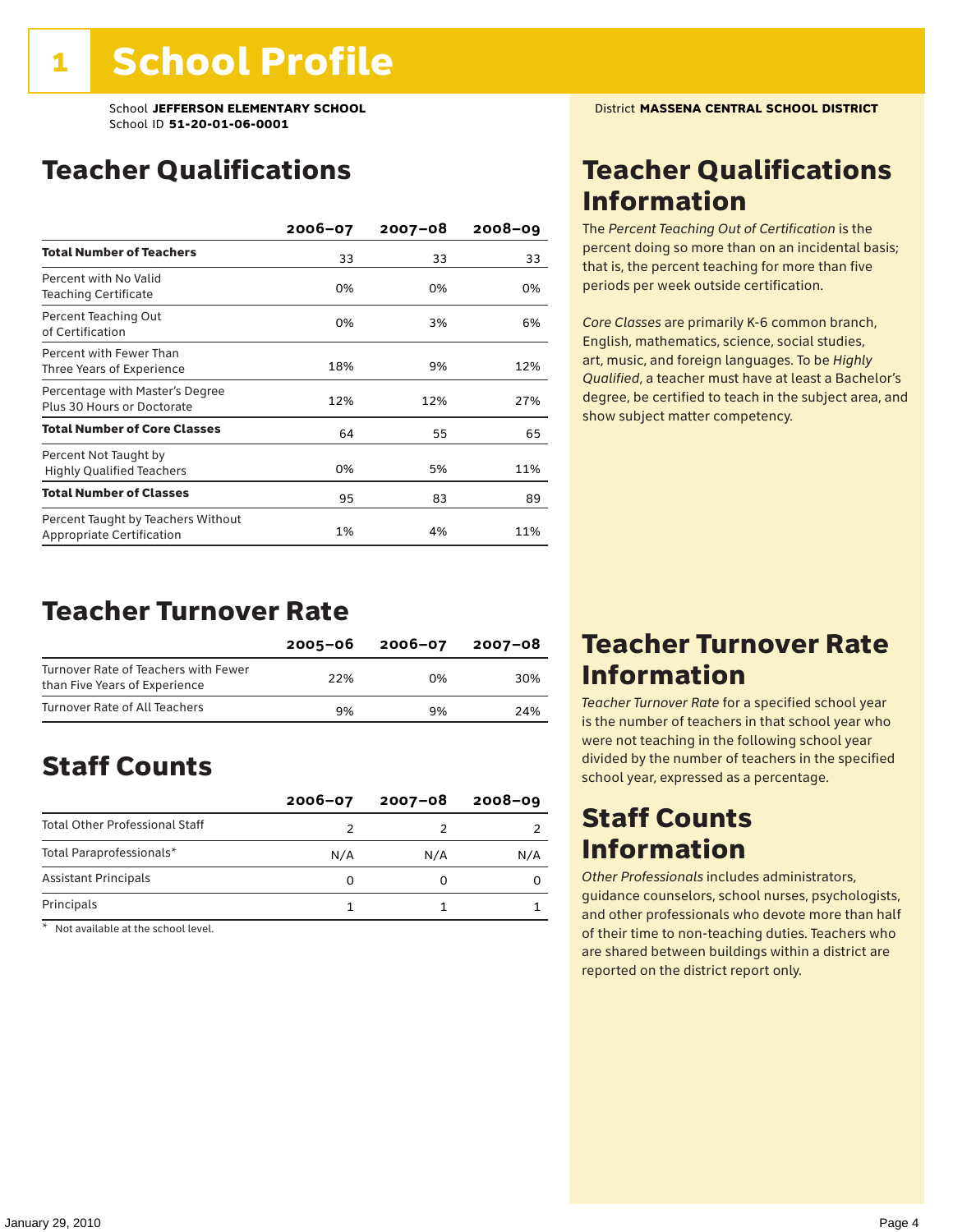### Understanding How Accountability Works in New York State

The federal No Child Left Behind (NCLB) Act requires that states develop and report on measures of student proficiency in 1) English language arts (ELA), in 2) mathematics, and on 3) a third indicator. In New York State in 2008–09, the third indicator is science at the elementary/middle level and graduation rate at the secondary level. Schools or districts that meet predefined goals on these measures are making Adequate Yearly Progress (AYP).



For more information about accountability in New York State, visit: http://www.emsc.nysed.gov/irts/accountability/

#### 1 English Language Arts (ELA)

To make AYP in ELA, every accountability group must make AYP. For a group to make AYP, it must meet the participation *and* the performance criteria.

#### A Participation Criterion

At the elementary/middle level, 95 percent of Grades 3–8 students enrolled during the test administration period in each group with 40 or more students must be tested on the New York State Testing Program (NYSTP) in ELA or, if appropriate, the New York State English as a Second Language Achievement Test (NYSESLAT), or the New York State Alternate Assessment (NYSAA) in ELA. At the secondary level, 95 percent of seniors in 2008–09 in each accountability group with 40 or more students must have taken an English examination that meets the students' graduation requirement.

#### B Performance Criterion

At the elementary/middle level, the Performance Index (PI) of each group with 30 or more continuously enrolled tested students must equal or exceed its Effective Annual Measurable Objective (AMO) or the group must make Safe Harbor. (NYSESLAT is used only for participation.) At the secondary level, the PI of each group in the 2005 cohort with 30 or more members must equal or exceed its Effective AMO or the group must make Safe Harbor. To make Safe Harbor, the PI of the group must equal or exceed its Safe Harbor Target and the group must qualify for Safe Harbor using the third indicator, science or graduation rate.

#### 2 Mathematics

The same criteria for making AYP in ELA apply to mathematics. At the elementary/middle level, the measures used to determine AYP are the NYSTP and the NYSAA in mathematics. At the secondary level, the measures are mathematics examinations that meet the students' graduation requirement.

#### 3 Third Indicator

In addition to English language arts and mathematics, the school must also make AYP in a third area of achievement. This means meeting the criteria in science at the elementary/middle level and the criteria in graduation rate at the secondary level.

Elementary/Middle-Level Science: To make AYP, the All Students group must meet the participation criterion *and* the performance criterion.

#### A Participation Criterion

Eighty percent of students in Grades 4 and/or 8 enrolled during the test administration period in the All Students group, if it has 40 or more students, must be tested on an accountability measure. In Grade 4, the measures are the Grade 4 elementary-level science test and the Grade 4 NYSAA in science. In Grade 8 science, the measures are the Grade 8 middle-level science test, Regents science examinations, and the Grade 8 NYSAA in science.

#### B Performance Criterion

The PI of the All Students group, if it has 30 or more students, must equal or exceed the State Science Standard (100) or the Science Progress Target.

Qualifying for Safe Harbor in Elementary/Middle-Level ELA and Math: To qualify, the group must meet both the participation criterion and the performance criterion in science.

Secondary-Level Graduation Rate: For a school to make AYP in graduation rate, the percent of students in the 2004 graduation-rate total cohort in the All Students group earning a local or Regents diploma by August 31, 2008 must equal or exceed the Graduation-Rate Standard (55%) or the Graduation-Rate Progress Target.

Qualifying for Safe Harbor in Secondary-Level ELA and Math: To qualify, the percent of the 2004 graduation-rate total cohort earning a local or Regents diploma by August 31, 2008 must equal or exceed the Graduation-Rate Standard (55%) or the Graduation-Rate Progress Target for that group.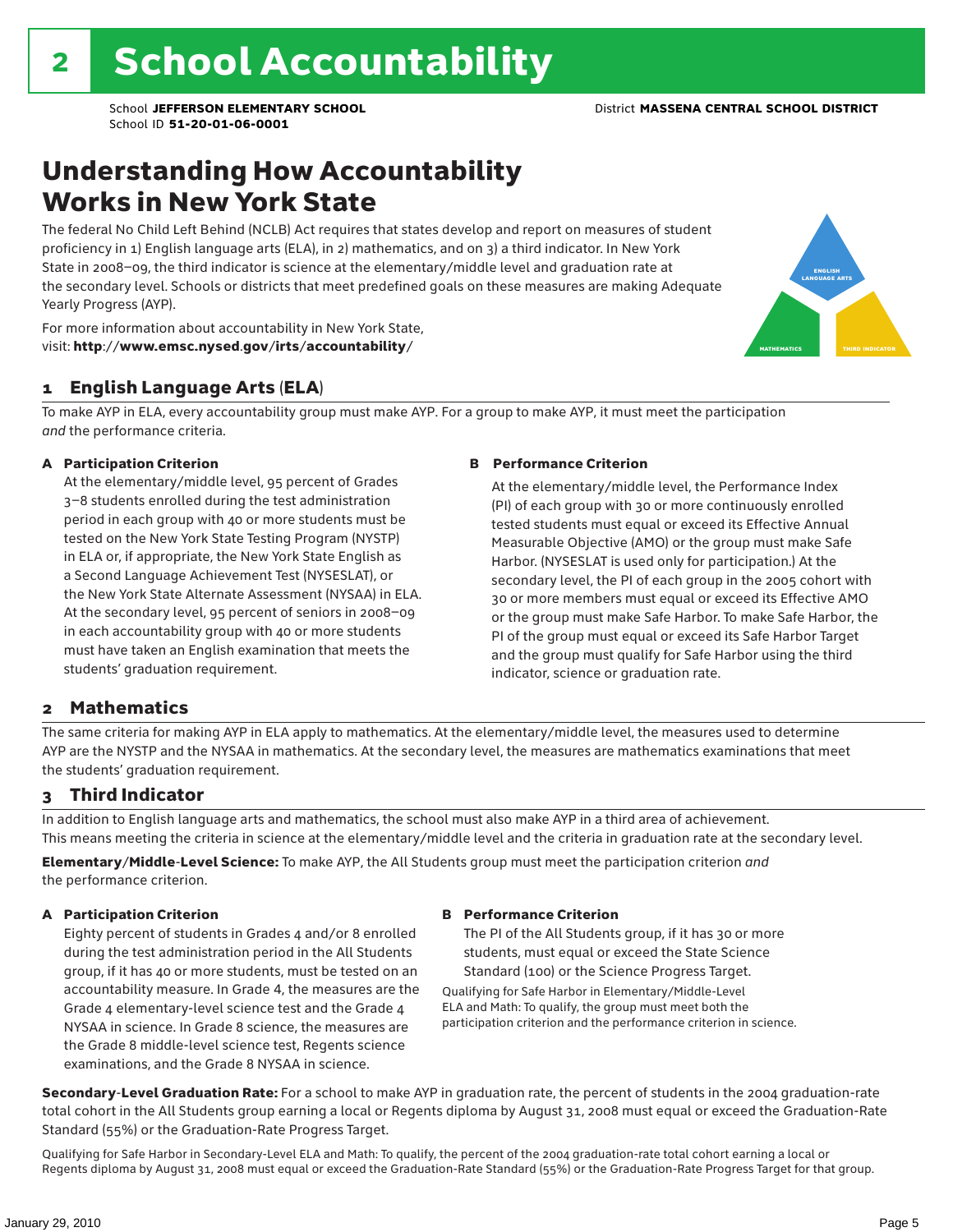# Useful Terms for Understanding Accountability

#### Accountability Cohort for English and Mathematics

The 2005 school accountability cohort consists of all students who first entered Grade 9 anywhere in the 2005–06 school year, and all ungraded students with disabilities who reached their seventeenth birthday in the 2005–06 school year, who were enrolled on October 1, 2008 and did not transfer to a diploma granting program. Students who earned a high school equivalency diploma or were enrolled in an approved high school equivalency preparation program on June 30, 2009, are not included in the 2005 school accountability cohort. The 2005 district accountability cohort consists of all students in each school accountability cohort plus students who transferred within the district after BEDS day plus students who were placed outside the district by the Committee on Special Education or district administrators and who met the other requirements for cohort membership. Cohort is defined in Section 100.2 (p) (16) of the Commissioner's Regulations.

#### Adequate Yearly Progress (AYP)

Adequate Yearly Progress (AYP) indicates satisfactory progress by a district or a school toward the goal of proficiency for all students.

#### Annual Measurable Objective (AMO)

The Annual Measurable Objective (AMO) is the Performance Index (PI) value that signifies that an accountability group is making satisfactory progress toward the goal that 100 percent of students will be proficient in the State's learning standards for English language arts and mathematics by 2013–14. The AMOs for each grade level will be increased as specified in CR100.2(p)(14) and will reach 200 in 2013–14. (See Effective AMO for further information.)

#### Continuously Enrolled Students

At the elementary/middle level, continuously enrolled students are those enrolled in the school or district on BEDS day (usually the first Wednesday in October) of the school year until the test administration period. At the secondary level, all students who meet the criteria for inclusion in the accountability cohort are considered to be continuously enrolled.

#### Effective Annual Measurable Objective (Effective AMO)

The Effective Annual Measurable Objective (Effective AMO) is the Performance Index (PI) value that each accountability group within a school or district is expected to achieve to make Adequate Yearly Progress (AYP). The Effective AMO is the lowest PI that an accountability group of a given size can achieve in a subject for the group's PI not to be considered significantly different from the AMO for that subject. If an accountability group's PI equals or exceeds the Effective AMO, it is considered to have made AYP. A more complete definition of Effective AMO and a table showing the PI values that each group size must equal or exceed to make AYP are available at www.emsc.nysed.gov/irts.

#### Graduation-Rate Total Cohort

This term is defined on the graduation-rate accountability page.

#### Performance Index (PI)

A Performance Index is a value from 0 to 200 that is assigned to an accountability group, indicating how that group performed on a required State test (or approved alternative) in English language arts, mathematics, or science. Student scores on the tests are converted to four performance levels, from Level 1 to Level 4. (See performance level definitions on the Overview Summary page.) At the elementary/middle level, the PI is calculated using the following equation:

100 × [(Count of Continuously Enrolled Tested Students Performing at Levels 2, 3, and 4 + the Count at Levels 3 and 4) ÷ Count of All Continuously Enrolled Tested Students]

At the secondary level, the PI is calculated using the following equation:

100 × [(Count of Cohort Members Performing at

Levels 2, 3, and 4 + the Count at Levels 3 and 4)  $\div$  Count of All Cohort Members]

A list of tests used to measure student performance for accountability is available at www.emsc.nysed.gov/irts.

#### Progress Target

For accountability groups below the State Standard in science or graduation rate, the Progress Target is an alternate method for making Adequate Yearly Progress (AYP) or qualifying for Safe Harbor in English language arts and mathematics based on improvement over the previous year's performance.

#### Safe Harbor

Safe Harbor provides an alternate means to demonstrate Adequate Yearly Progress (AYP) for accountability groups that do not achieve their Effective Annual Measurable Objectives (AMOs) in English or mathematics.

#### Safe Harbor Targets

The 2008–09 safe harbor targets were calculated using the following equation:

2007–08 PI + (200 – the 2007–08 PI) × 0.10

#### Science Progress Target

The elementary/middle-level 2008–09 Science Progress Target is calculated by adding one point to the 2007–08 PI. The 2009–10 Science Progress Target is calculated by adding one point to the 2008–09 PI. The 2008–09 target is provided for groups whose PI was below the State Science Standard in 2008–09.

#### Science Standard

The criterion value that represents a minimally satisfactory performance in science. In 2008–09, the State Science Standard at the elementary/middle level is a Performance Index (PI) of 100. The Commissioner may raise the State Science Standard at his discretion in future years.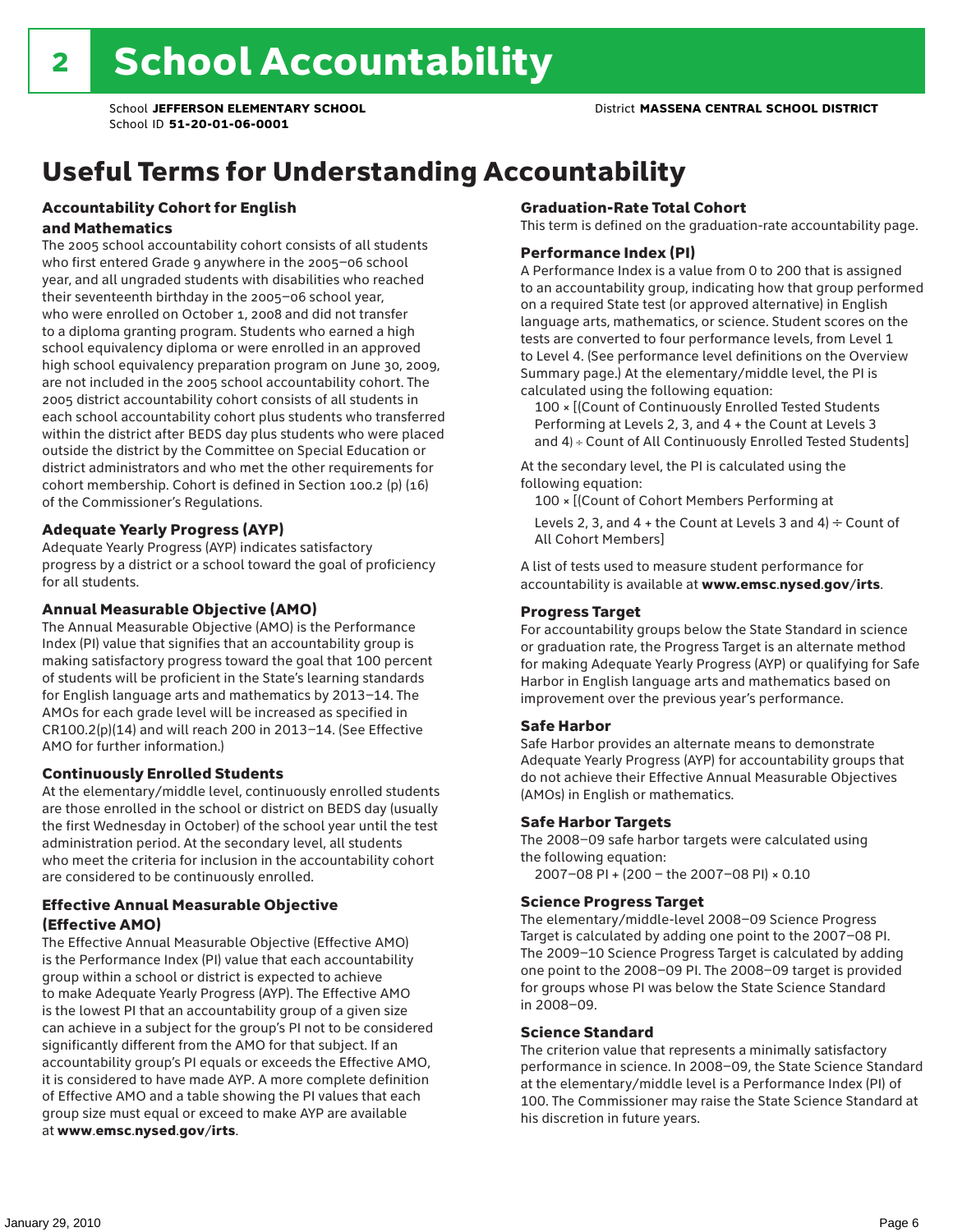### Understanding Your School Accountability Status

New York State has been approved by the United States Department of Education to participate in a differentiated accountability pilot program. Under this program, each public school in the state is assigned an accountability status "phase" (good standing, improvement, corrective action, or restructuring) based on its history of making Adequate Yearly Progress (AYP) and its AYP status in 2008–09. If the school is identified for improvement, corrective action, or restructuring under this program, the school is also assigned to an accountability "category" (basic, focused, or comprehensive) based on the student groups whose failure to make AYP caused the school to be identified or the "measures" for which it was identified.

Accountability measures for schools at the elementary/middle level are English language arts (ELA), mathematics, and science; at the secondary level, they are ELA, mathematics, and graduation rate. A school may be in a different accountability status phase for each measure. The school's overall status is its most advanced New York State accountability phase and its highest category within that phase.

For more information on this program and for this school's 2009–10 accountability status, see http://www.emsc.nysed.gov/irts/accountability/designations/.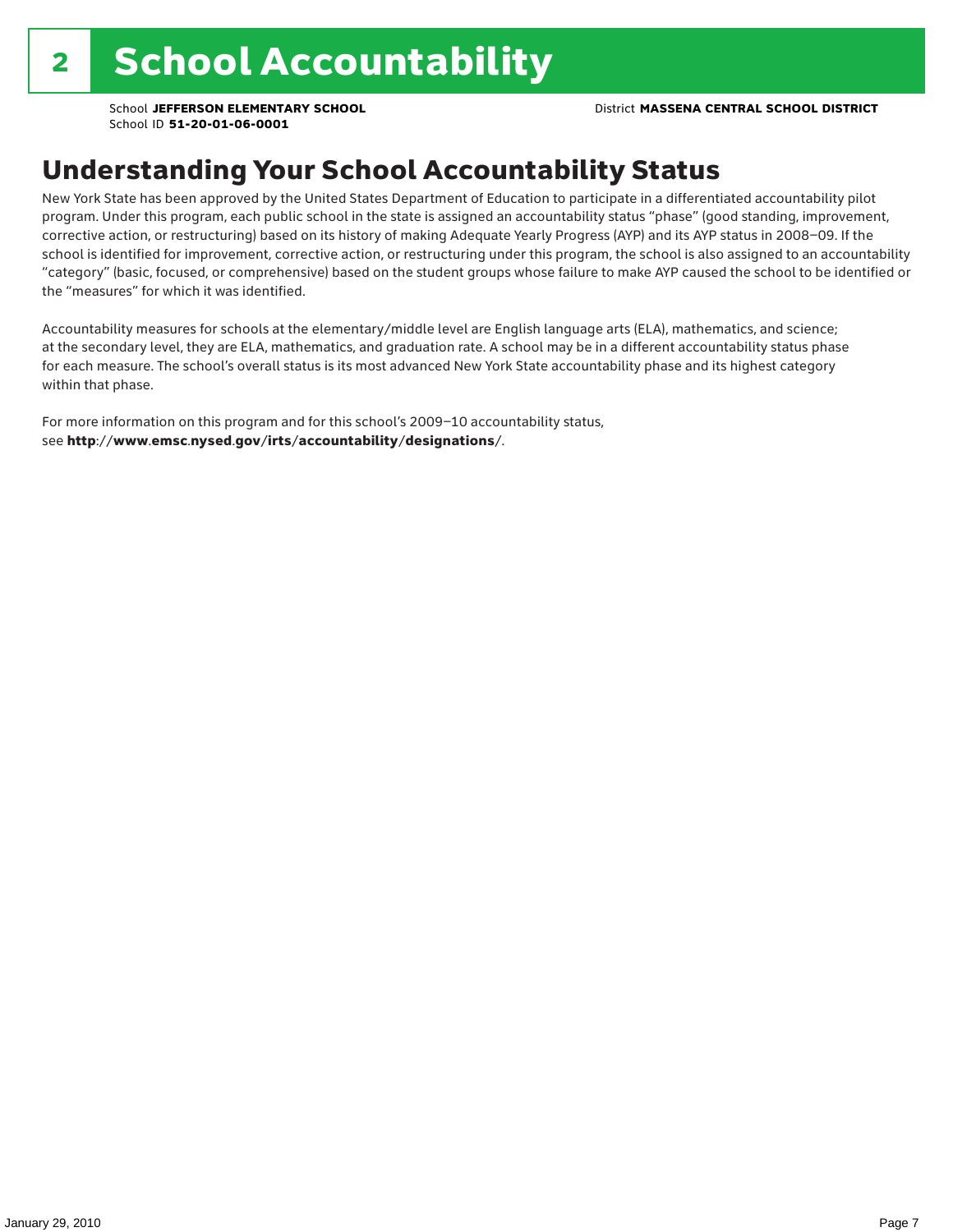# 2 School Accountability

School ID **51-20-01-06-0001**

#### Summary

| <b>Overall Accountability</b> |                                                                  |
|-------------------------------|------------------------------------------------------------------|
| Status $(2009 - 10)$          | For this school's 2009-10 accountability status,                 |
|                               | see http://www.emsc.nysed.gov/irts/accountability/designations/. |

| <b>Title I Part A Funding</b> | <b>Years the School Received Title I Part A Funding</b> |             |             |  |  |  |
|-------------------------------|---------------------------------------------------------|-------------|-------------|--|--|--|
|                               | 2007-08                                                 | $2008 - 09$ | $2009 - 10$ |  |  |  |
|                               | YES                                                     | YES.        | YES         |  |  |  |

#### On which accountability measures did this school make Adequate Yearly Progress (AYP) and which groups made AYP on each measure?

|                                                     | <b>Elementary/Middle Level</b> |                 |               |               | <b>Secondary Level</b> |                        |  |  |  |
|-----------------------------------------------------|--------------------------------|-----------------|---------------|---------------|------------------------|------------------------|--|--|--|
|                                                     | English                        |                 |               | English       |                        |                        |  |  |  |
| <b>Student Groups</b>                               | Language Arts                  | Mathematics     | Science       | Language Arts | Mathematics            | <b>Graduation Rate</b> |  |  |  |
| <b>All Students</b>                                 | V                              |                 | V             |               |                        |                        |  |  |  |
| <b>Ethnicity</b>                                    |                                |                 |               |               |                        |                        |  |  |  |
| American Indian or Alaska Native                    | v                              | v               |               |               |                        |                        |  |  |  |
| <b>Black or African American</b>                    |                                |                 |               |               |                        |                        |  |  |  |
| Hispanic or Latino                                  |                                |                 |               |               |                        |                        |  |  |  |
| Asian or Native Hawaiian/Other Pacific<br>Islander  |                                |                 |               |               |                        |                        |  |  |  |
| White                                               |                                | v               |               |               |                        |                        |  |  |  |
| Multiracial                                         |                                |                 |               |               |                        |                        |  |  |  |
| <b>Other Groups</b>                                 |                                |                 |               |               |                        |                        |  |  |  |
| <b>Students with Disabilities</b>                   | v                              | V               |               |               |                        |                        |  |  |  |
| Limited English Proficient                          |                                |                 |               |               |                        |                        |  |  |  |
| <b>Economically Disadvantaged</b>                   | V                              | v               |               |               |                        |                        |  |  |  |
| <b>Student groups making</b><br>AYP in each subject | $\sqrt{5}$ of 5                | $\sqrt{5}$ of 5 | $\vee$ 1 of 1 |               |                        |                        |  |  |  |

#### AYP Status

Made AYP

✔SH Made AYP Using Safe Harbor Target

X Did Not Make AYP

— Insufficient Number of Students to Determine AYP Status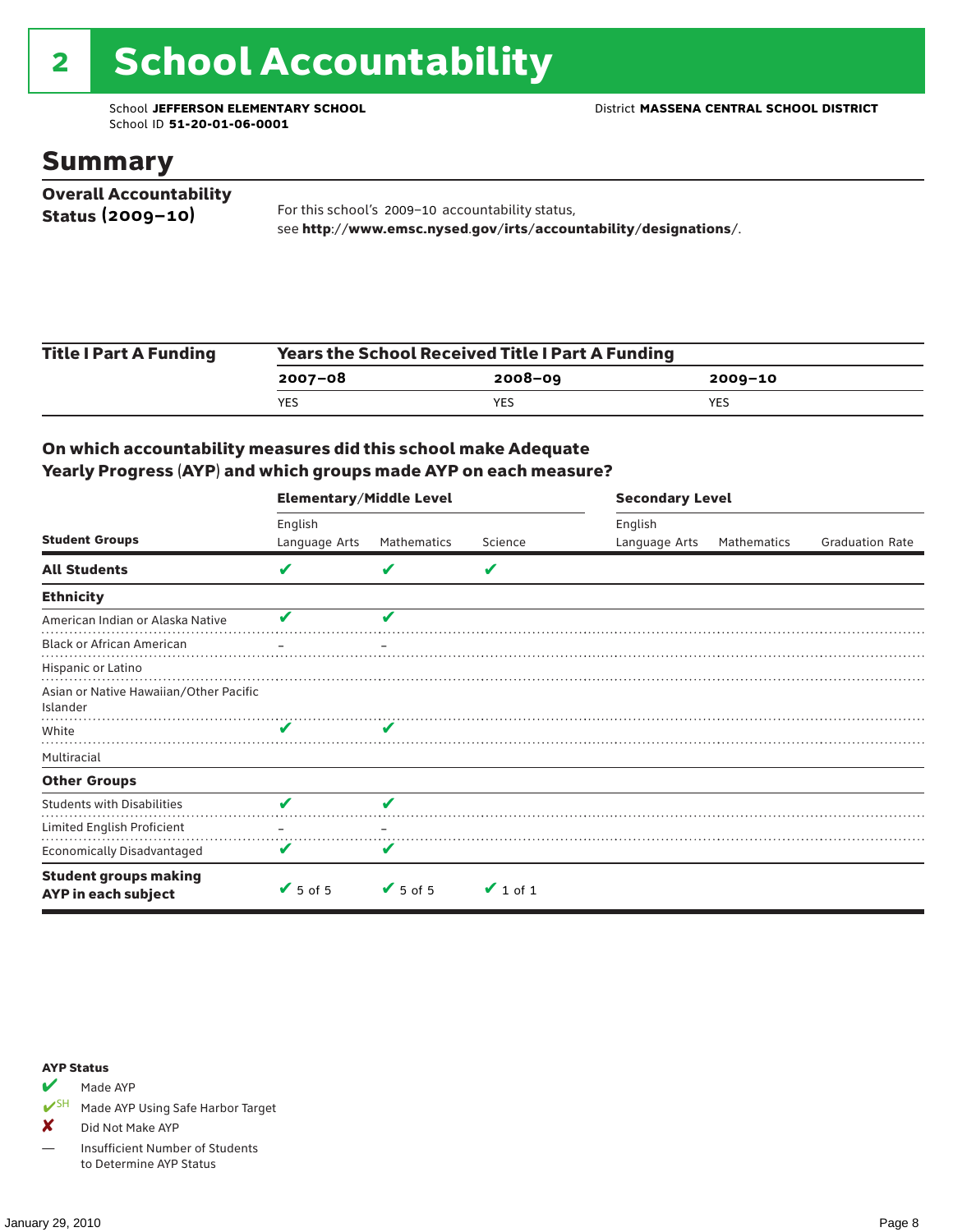### **Elementary/Middle-Level English Language Arts**

| <b>Accountability Status</b><br>for This Subject |        | For this school's 2009-10 accountability status,<br>see http://www.emsc.nysed.gov/irts/accountability/designations/. |
|--------------------------------------------------|--------|----------------------------------------------------------------------------------------------------------------------|
| $(2009 - 10)$                                    |        |                                                                                                                      |
| <b>Accountability Measures</b>                   | 5 of 5 | Student groups making AYP in English language arts                                                                   |
|                                                  |        | Made AYP                                                                                                             |

#### How did students in each accountability group perform on **elementary/middle-level English language arts accountability measures?**

| <b>AYP</b>                   |               |            |                                             |             |                                        |                    |                                          |
|------------------------------|---------------|------------|---------------------------------------------|-------------|----------------------------------------|--------------------|------------------------------------------|
|                              | Met           | Percentage | Met                                         | Performance | Effective                              | Safe Harbor Target |                                          |
|                              |               |            |                                             |             |                                        |                    | 2009-10                                  |
| V                            | V             | 100%       | V                                           | 185         | 137                                    |                    |                                          |
|                              |               |            |                                             |             |                                        |                    |                                          |
| $\boldsymbol{\mathcal{U}}$   |               |            | V                                           | 183         | 128                                    |                    |                                          |
|                              |               |            |                                             |             |                                        |                    |                                          |
|                              |               |            |                                             |             |                                        |                    |                                          |
|                              |               |            |                                             |             |                                        |                    |                                          |
| ✔                            | V             | 100%       | V                                           | 185         | 136                                    |                    |                                          |
|                              |               |            |                                             |             |                                        |                    |                                          |
|                              |               |            |                                             |             |                                        |                    |                                          |
|                              |               |            |                                             |             |                                        |                    |                                          |
| ✔                            |               |            | V                                           | 161         | 128                                    |                    |                                          |
|                              |               |            |                                             |             |                                        |                    |                                          |
|                              |               |            |                                             |             |                                        |                    |                                          |
| V                            | v             | 100%       | V                                           | 180         | 135                                    |                    |                                          |
| $\blacktriangleright$ 5 of 5 |               |            |                                             |             |                                        |                    |                                          |
|                              | <b>Status</b> | Criterion  | Participation <sup>2</sup><br><b>Tested</b> | Criterion   | Test Performance <sup>3</sup><br>Index | AMO                | <b>Performance Objectives</b><br>2008-09 |

#### **NOTES**

- <sup>1</sup> These data show the count of students enrolled during the test administration period (used for Participation) followed by the count of continuously enrolled tested students (used for Performance). For accountability calculations,
- students who were excused from testing for medical reasons are not included in the enrollment count. <sup>2</sup> Groups with fewer than 40 students enrolled during the test administration period are not required to meet the participation criterion. If the participation rate of a group fell below 95 percent in 2008–09, the enrollment shown is the sum of 2007–08 and 2008–09 enrollments and the percent tested is the weighted average
- of the participation rates over those two years.<br><sup>3</sup> For schools with fewer than 30 continuously enrolled tested students in the All Students group in 2008–09, data for 2007–08 and 2008–09 were combined to determine counts and PIs. For schools with 30 or more continuously enrolled students in the All Students group in 2008–09, student groups with fewer than 30
- continuously enrolled tested students are not required to meet the performance criterion. <sup>4</sup> If the school failed to make AYP solely because of the performance of students with disabilities, met the 95% participation requirement for this group, and would meet or exceed the AMO for this subject if 34 points were added to the PI, then the school is considered to have made AYP for students with disabilities.
- $5$  If the count of LEP students is equal to or greater than 30, former LEP students are also included in the performance calculations.
- ‡ This student group did not make AYP in science; therefore, it did not qualify for Safe Harbor.
- $M$  Made AYP
	- Made AYP Using Safe Harbor Target
- X Did Not Make AYP
- Insufficient Number of Students to Determine AYP Status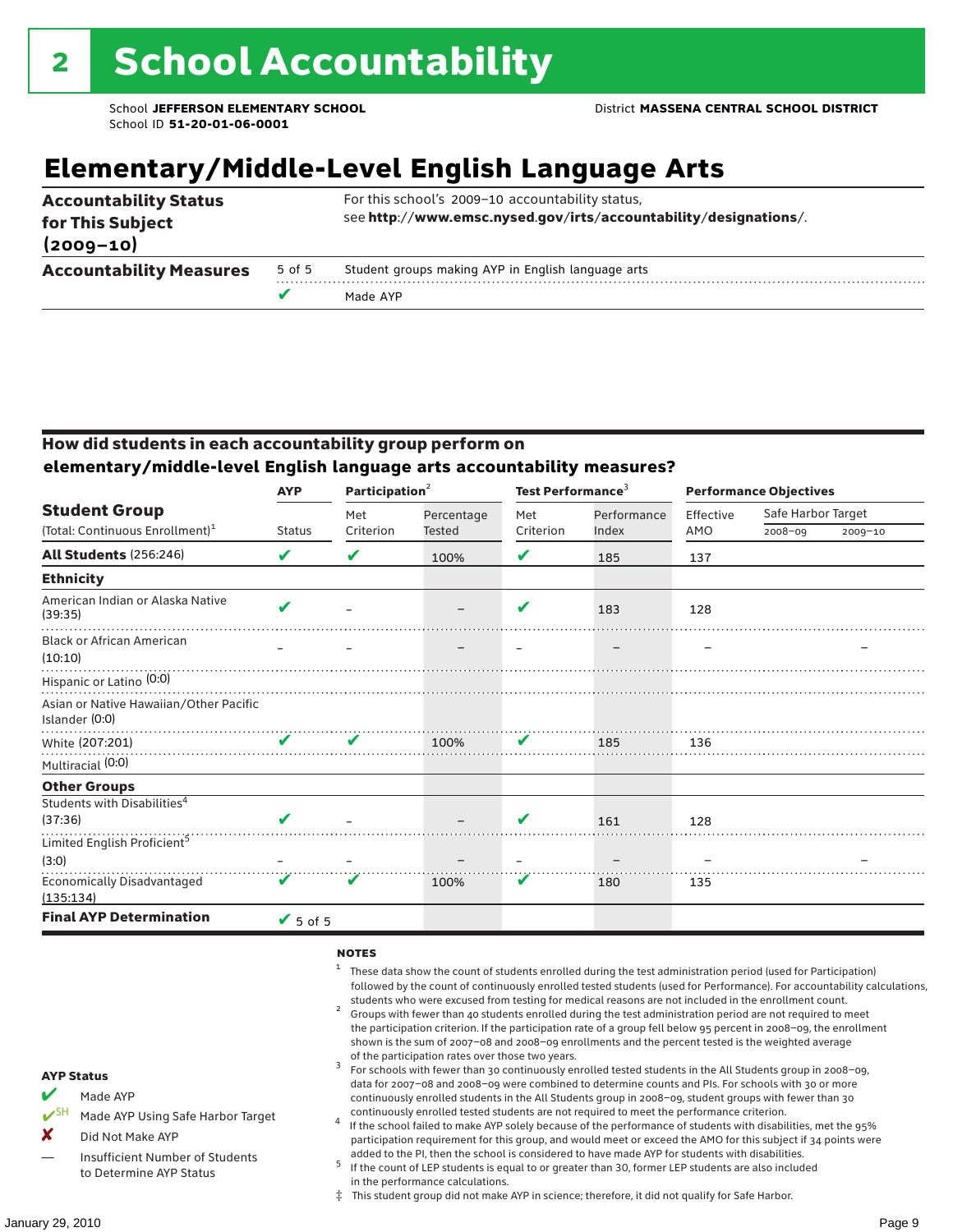# **Elementary/Middle-Level Mathematics**

|                                   | v      | Made AYP                                                         |  |  |  |  |  |
|-----------------------------------|--------|------------------------------------------------------------------|--|--|--|--|--|
| <b>Accountability Measures</b>    | 5 of 5 | Student groups making AYP in mathematics                         |  |  |  |  |  |
| for This Subject<br>$(2009 - 10)$ |        | see http://www.emsc.nysed.gov/irts/accountability/designations/. |  |  |  |  |  |
| <b>Accountability Status</b>      |        | For this school's 2009-10 accountability status,                 |  |  |  |  |  |

#### How did students in each accountability group perform on **elementary/middle-level mathematics accountability measures?**

|                                                          | <b>AYP</b>      |           | Participation <sup>2</sup> |           | Test Performance <sup>3</sup> | <b>Performance Objectives</b> |                    |             |
|----------------------------------------------------------|-----------------|-----------|----------------------------|-----------|-------------------------------|-------------------------------|--------------------|-------------|
| <b>Student Group</b>                                     |                 | Met       | Percentage                 | Met       | Performance                   | Effective                     | Safe Harbor Target |             |
| (Total: Continuous Enrollment) <sup>1</sup>              | <b>Status</b>   | Criterion | Tested                     | Criterion | Index                         | AMO                           | $2008 - 09$        | $2009 - 10$ |
| <b>All Students (253:244)</b>                            | V               | ✔         | 100%                       | ✔         | 195                           | 112                           |                    |             |
| <b>Ethnicity</b>                                         |                 |           |                            |           |                               |                               |                    |             |
| American Indian or Alaska Native<br>(39:38)              | $\mathbf{v}$    |           |                            | V         | 187                           | 103                           |                    |             |
| <b>Black or African American</b><br>(10:10)              |                 |           |                            |           |                               |                               |                    |             |
| Hispanic or Latino <sup>(0:0)</sup>                      |                 |           |                            |           |                               |                               |                    |             |
| Asian or Native Hawaiian/Other Pacific<br>Islander (0:0) |                 |           |                            |           |                               |                               |                    |             |
| White (204:196)                                          | $\mathbf{v}$    | ✔         | 100%                       | V         | 197                           | 111                           |                    |             |
| Multiracial (0:0)                                        |                 |           |                            |           |                               |                               |                    |             |
| <b>Other Groups</b>                                      |                 |           |                            |           |                               |                               |                    |             |
| Students with Disabilities <sup>4</sup>                  |                 |           |                            |           |                               |                               |                    |             |
| (36:34)                                                  | $\mathbf{v}$    |           |                            | V         | 191                           | 102                           |                    |             |
| Limited English Proficient <sup>5</sup>                  |                 |           |                            |           |                               |                               |                    |             |
| (3:3)                                                    |                 |           |                            |           |                               |                               |                    |             |
| <b>Economically Disadvantaged</b><br>(133:130)           | V               |           | 100%                       | V         | 195                           | 110                           |                    |             |
| <b>Final AYP Determination</b>                           | $\sqrt{5}$ of 5 |           |                            |           |                               |                               |                    |             |

#### **NOTES**

- <sup>1</sup> These data show the count of students enrolled during the test administration period (used for Participation) followed by the count of continuously enrolled tested students (used for Performance). For accountability calculations,
- students who were excused from testing for medical reasons are not included in the enrollment count. <sup>2</sup> Groups with fewer than 40 students enrolled during the test administration period are not required to meet the participation criterion. If the participation rate of a group fell below 95 percent in 2008–09, the enrollment shown is the sum of 2007–08 and 2008–09 enrollments and the percent tested is the weighted average
- of the participation rates over those two years.<br><sup>3</sup> For schools with fewer than 30 continuously enrolled tested students in the All Students group in 2008–09, data for 2007–08 and 2008–09 were combined to determine counts and PIs. For schools with 30 or more continuously enrolled students in the All Students group in 2008–09, student groups with fewer than 30
- continuously enrolled tested students are not required to meet the performance criterion. <sup>4</sup> If the school failed to make AYP solely because of the performance of students with disabilities, met the 95% participation requirement for this group, and would meet or exceed the AMO for this subject if 34 points were added to the PI, then the school is considered to have made AYP for students with disabilities.
- $5$  If the count of LEP students is equal to or greater than 30, former LEP students are also included in the performance calculations.
- ‡ This student group did not make AYP in science; therefore, it did not qualify for Safe Harbor.
- Made AYP
	- Made AYP Using Safe Harbor Target
- X Did Not Make AYP
- Insufficient Number of Students to Determine AYP Status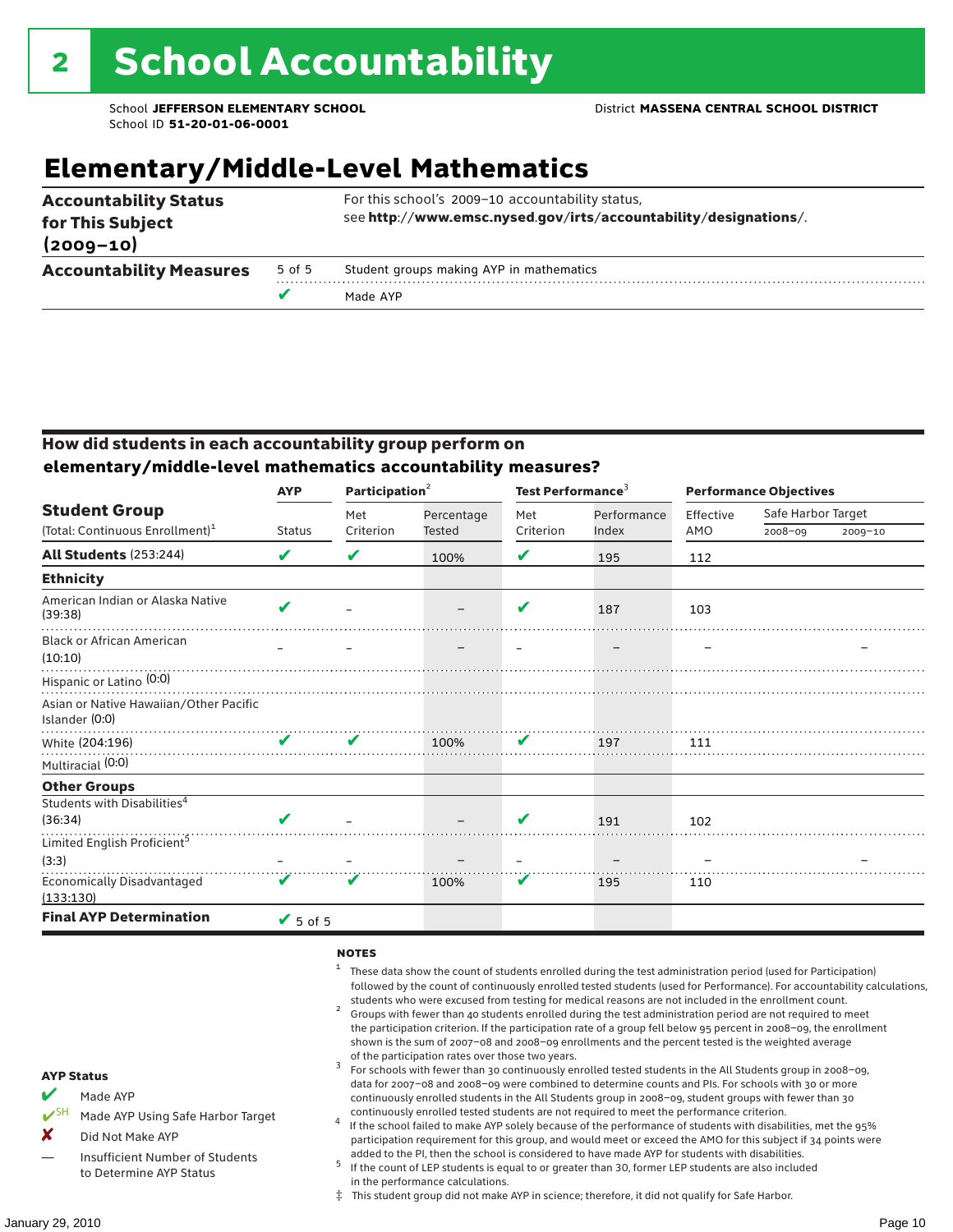### Elementary/Middle-Level Science

|                                |        | Made AYP                                                         |
|--------------------------------|--------|------------------------------------------------------------------|
| <b>Accountability Measures</b> | 1 of 1 | Student groups making AYP in science                             |
| $(2009 - 10)$                  |        |                                                                  |
| for This Subject               |        | see http://www.emsc.nysed.gov/irts/accountability/designations/. |
| <b>Accountability Status</b>   |        | For this school's 2009-10 accountability status,                 |

#### How did students in each accountability group perform on elementary/middle-level science accountability measures?

|                                                                                                                                                                                   | <b>AYP</b>    |                                                     | Participation <sup>2</sup>                                                    |                                                            | Test Performance $3$ |                                                                                                                                                                                                                                                                                                                                                                                                                                                                                                                                                                                                                                                                                                                                                                                                                                                                                                                                                                                                                                                 | <b>Performance Objectives</b> |                 |                 |
|-----------------------------------------------------------------------------------------------------------------------------------------------------------------------------------|---------------|-----------------------------------------------------|-------------------------------------------------------------------------------|------------------------------------------------------------|----------------------|-------------------------------------------------------------------------------------------------------------------------------------------------------------------------------------------------------------------------------------------------------------------------------------------------------------------------------------------------------------------------------------------------------------------------------------------------------------------------------------------------------------------------------------------------------------------------------------------------------------------------------------------------------------------------------------------------------------------------------------------------------------------------------------------------------------------------------------------------------------------------------------------------------------------------------------------------------------------------------------------------------------------------------------------------|-------------------------------|-----------------|-----------------|
| <b>Student Group</b>                                                                                                                                                              |               | Safe Harbor                                         | Met                                                                           | Percentage                                                 | Met                  | Performance                                                                                                                                                                                                                                                                                                                                                                                                                                                                                                                                                                                                                                                                                                                                                                                                                                                                                                                                                                                                                                     | State                         | Progress Target |                 |
| (Total: Continuous Enrollment) <sup>1</sup>                                                                                                                                       |               | <b>Status Oualification</b>                         | Criterion                                                                     | Tested                                                     | Criterion            | Index                                                                                                                                                                                                                                                                                                                                                                                                                                                                                                                                                                                                                                                                                                                                                                                                                                                                                                                                                                                                                                           | Standard                      |                 | 2008-09 2009-10 |
| <b>All Students (68:64)</b>                                                                                                                                                       | V             | Oualified                                           | V                                                                             | 99%                                                        | $\checkmark$         | 198                                                                                                                                                                                                                                                                                                                                                                                                                                                                                                                                                                                                                                                                                                                                                                                                                                                                                                                                                                                                                                             | 100                           |                 |                 |
| <b>Ethnicity</b>                                                                                                                                                                  |               |                                                     |                                                                               |                                                            |                      |                                                                                                                                                                                                                                                                                                                                                                                                                                                                                                                                                                                                                                                                                                                                                                                                                                                                                                                                                                                                                                                 |                               |                 |                 |
| American Indian or Alaska Native<br>(7:6)                                                                                                                                         |               |                                                     |                                                                               |                                                            |                      |                                                                                                                                                                                                                                                                                                                                                                                                                                                                                                                                                                                                                                                                                                                                                                                                                                                                                                                                                                                                                                                 |                               |                 |                 |
| <b>Black or African American</b><br>(4:4)                                                                                                                                         |               |                                                     |                                                                               |                                                            |                      |                                                                                                                                                                                                                                                                                                                                                                                                                                                                                                                                                                                                                                                                                                                                                                                                                                                                                                                                                                                                                                                 |                               |                 |                 |
| Hispanic or Latino (0:0)<br>Asian or Native Hawaiian/Other Pacific<br>Islander (0:0)                                                                                              |               |                                                     |                                                                               |                                                            |                      |                                                                                                                                                                                                                                                                                                                                                                                                                                                                                                                                                                                                                                                                                                                                                                                                                                                                                                                                                                                                                                                 |                               |                 |                 |
| White (57:54)                                                                                                                                                                     |               | Qualified                                           | V                                                                             | 100%                                                       | V                    | 198                                                                                                                                                                                                                                                                                                                                                                                                                                                                                                                                                                                                                                                                                                                                                                                                                                                                                                                                                                                                                                             | 100                           |                 |                 |
| Multiracial (0:0)                                                                                                                                                                 |               |                                                     |                                                                               |                                                            |                      |                                                                                                                                                                                                                                                                                                                                                                                                                                                                                                                                                                                                                                                                                                                                                                                                                                                                                                                                                                                                                                                 |                               |                 |                 |
| <b>Other Groups</b>                                                                                                                                                               |               |                                                     |                                                                               |                                                            |                      |                                                                                                                                                                                                                                                                                                                                                                                                                                                                                                                                                                                                                                                                                                                                                                                                                                                                                                                                                                                                                                                 |                               |                 |                 |
| <b>Students with Disabilities</b><br>(14:12)                                                                                                                                      |               |                                                     |                                                                               |                                                            |                      |                                                                                                                                                                                                                                                                                                                                                                                                                                                                                                                                                                                                                                                                                                                                                                                                                                                                                                                                                                                                                                                 |                               |                 |                 |
| Limited English Proficient <sup>4</sup><br>(0:0)                                                                                                                                  |               |                                                     |                                                                               |                                                            |                      |                                                                                                                                                                                                                                                                                                                                                                                                                                                                                                                                                                                                                                                                                                                                                                                                                                                                                                                                                                                                                                                 |                               |                 |                 |
| <b>Economically Disadvantaged</b><br>(39:36)                                                                                                                                      |               | Qualified                                           |                                                                               |                                                            | V                    | 197                                                                                                                                                                                                                                                                                                                                                                                                                                                                                                                                                                                                                                                                                                                                                                                                                                                                                                                                                                                                                                             | 100                           |                 |                 |
| <b>Final AYP Determination</b>                                                                                                                                                    | $\vee$ 1 of 1 |                                                     |                                                                               |                                                            |                      |                                                                                                                                                                                                                                                                                                                                                                                                                                                                                                                                                                                                                                                                                                                                                                                                                                                                                                                                                                                                                                                 |                               |                 |                 |
| <b>AYP Status</b><br>V<br>Made AYP<br>$V^{\text{SH}}$<br>Made AYP Using Safe Harbor Target<br>x<br>Did Not Make AYP<br>Insufficient Number of Students<br>to Determine AYP Status |               | <b>NOTES</b><br>$\mathbf{1}$<br>$\overline{a}$<br>3 | participation rates over those two years.<br>in the performance calculations. | were combined to determine counts and performance indices. |                      | These data show the count of students enrolled during the test administration period (used for Participation)<br>followed by the count of continuously enrolled tested students (used for Performance). For accountability calculations,<br>students who were excused from testing for medical reasons are not included in the enrollment count.<br>Groups with fewer than 40 students enrolled during the test administration period are not required to meet<br>the participation criterion. If the participation rate of a group fell below 80 percent in 2008-09, the enrollment<br>shown is the sum of 2007-08 and 2008-09 enrollments and the percent tested is the weighted average of the<br>Groups with fewer than 30 continuously enrolled tested students are not required to meet the performance criterion.<br>For schools with fewer than 30 continuously enrolled tested students in 2008-09, data for 2007-08 and 2008-09<br>If the count of LEP students is equal to or greater than 30, former LEP students are also included |                               |                 |                 |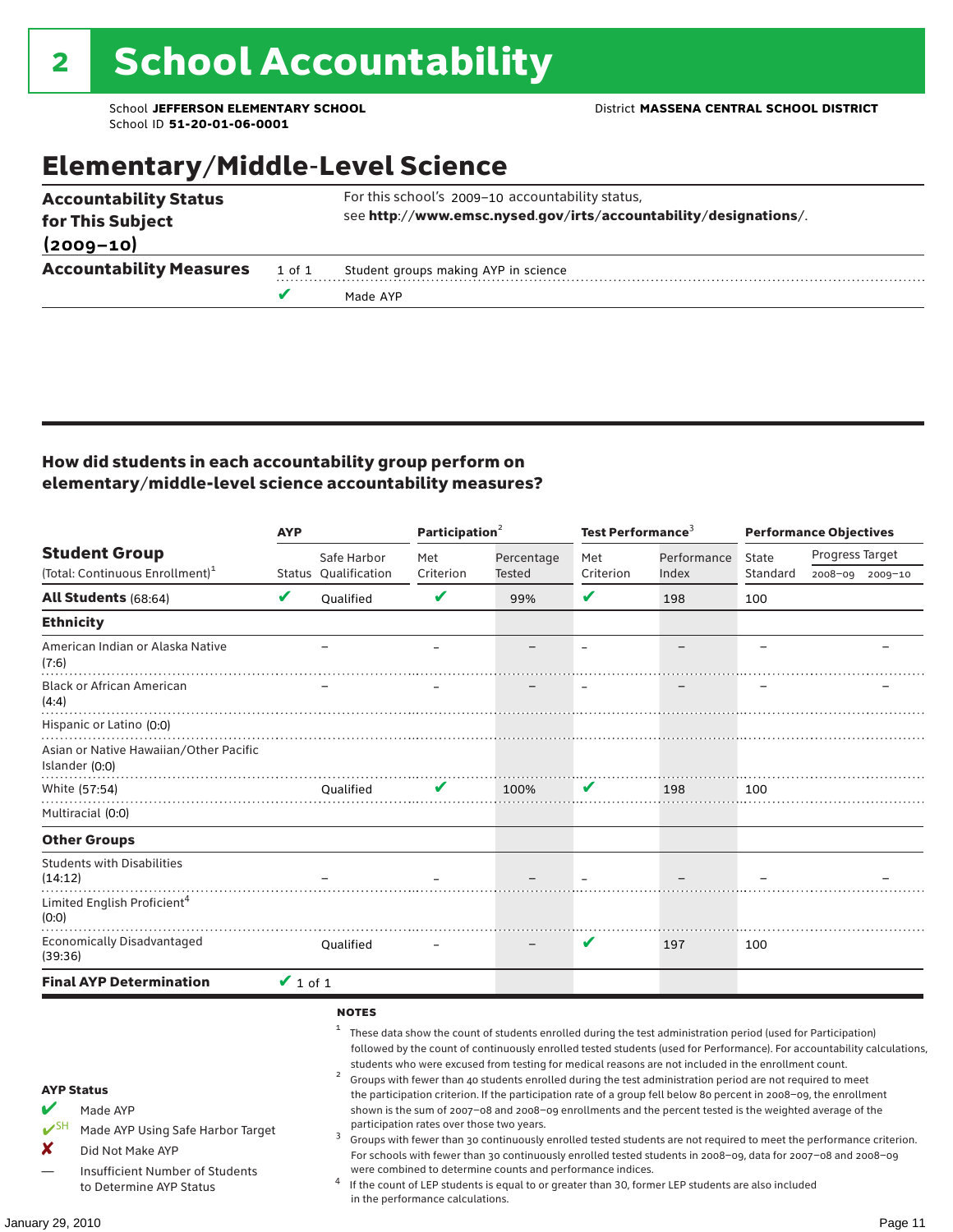### Summary of 2008–09 School Performance

Performance on the State assessments in English language arts, mathematics, and science at the elementary and middle levels is reported in terms of mean scores and the percentage of tested students scoring at or above Level 2, Level 3, and Level 4. Performance on the State assessments in ELA and mathematics at the secondary level is reported in terms of the percentage of students in a cohort scoring at these levels.

|                              |     | Percentage of students that<br>scored at or above Level 3 |      | Total<br>Tested |    |
|------------------------------|-----|-----------------------------------------------------------|------|-----------------|----|
| <b>English Language Arts</b> | 0%  |                                                           | 100% |                 |    |
| Grade 3                      | 87% |                                                           |      |                 | 63 |
| Grade 4<br>.                 | 75% |                                                           |      |                 | 67 |
| Grade 5                      | 87% |                                                           |      |                 | 62 |
| Grade 6                      | 87% |                                                           |      |                 | 55 |
| <b>Mathematics</b>           |     |                                                           |      |                 |    |
| Grade 3                      | 98% |                                                           |      |                 | 63 |
| Grade 4                      | 96% |                                                           |      |                 | 67 |
| Grade 5                      | 95% |                                                           |      |                 | 62 |
| Grade 6                      | 93% |                                                           |      |                 | 55 |
| <b>Science</b>               |     |                                                           |      |                 |    |
| Grade 4                      | 98% |                                                           |      |                 | 66 |

#### School **JEFFERSON ELEMENTARY SCHOOL** District **MASSENA CENTRAL SCHOOL DISTRICT**

#### About the Performance Level Descriptors

#### Level 1: Not Meeting Learning Standards.

Student performance does not demonstrate an understanding of the content expected in the subject and grade level.

#### Level 2: Partially Meeting Learning Standards.

Student performance demonstrates a partial understanding of the content expected in the subject and grade level.

#### Level 3: Meeting Learning Standards.

Student performance demonstrates an understanding of the content expected in the subject and grade level.

#### Level 4: Meeting Learning Standards with Distinction.

Student performance demonstrates a thorough understanding of the content expected in the subject and grade level.

#### How are Need/Resource Capacity (N/RC) categories determined?

Districts are divided into high, average, and low need categories based on their ability to meet the special needs of their students with local resources. Districts in the high need category are subdivided into four categories based on enrollment size and, in some cases, number of students per square mile. More information about the categories can be found in the *Report to the Governor and the Legislature on the Educational Status of the State's Schools* at www.emsc.nysed.gov/irts.

#### What are Similar Schools?

In this section, this school's performance is compared with that of similar schools.

Within each N/RC category, the Department identifies Similar Schools: schools that serve similar students and have similar resources. Each school report card compares the school's performance with that of similar schools. The following factors are considered in grouping schools: a) the grade level served by the school and b) rates of student poverty and limited English proficiency. Student poverty levels are indicated by determining the percentage of children in each school who participate in the free-lunch program. By combining these factors, a measure of student need is created and used to place schools into relatively low (lowest quartile), relatively high (highest quartile), and typical (mid-range) groups.

#### This School's Similar Schools Group: **11**

All schools in this group are elementary level schools in rural school districts with high student needs in relation to district resources.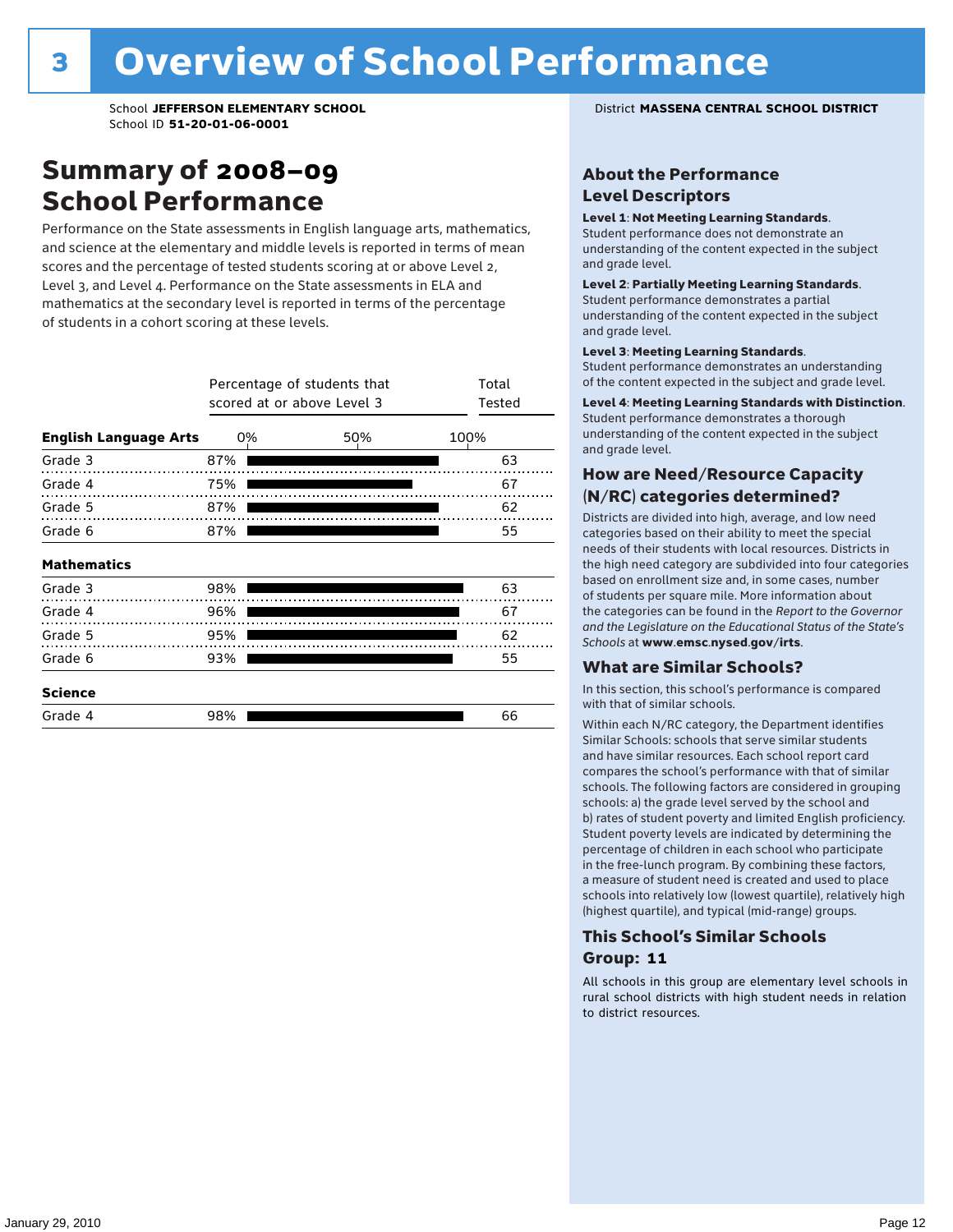# **This School's Results in Grade 3 English Language Arts**

|                                           |        | <b>This School</b>  |                                 |                                                 |                | <b>Similar Schools</b> |                                 |                                            |        |  |  |  |
|-------------------------------------------|--------|---------------------|---------------------------------|-------------------------------------------------|----------------|------------------------|---------------------------------|--------------------------------------------|--------|--|--|--|
|                                           |        |                     | Percentage scoring at level(s): |                                                 |                |                        | Percentage scoring at level(s): |                                            |        |  |  |  |
|                                           |        | $2 - 4$             | $3 - 4$                         | 4                                               |                | $2 - 4$                | $3 - 4$                         | 4                                          |        |  |  |  |
| 2009 Mean Score: 673                      | Range: | 616-780             | 650-780                         |                                                 | 720-780        |                        |                                 |                                            |        |  |  |  |
| 2008 Mean Score: 671                      | 100%   | 100% 99%            | 87% 82%                         |                                                 |                | 96% 94%                | 75% 70%                         |                                            |        |  |  |  |
| $\blacksquare$ 2008-09<br>$2007 - 08$     |        |                     |                                 | 3%                                              | 10%            |                        |                                 |                                            | 7% 10% |  |  |  |
| Number of Tested Students:                |        | 66<br>63            | 55<br>55                        | 2                                               | $\overline{7}$ |                        |                                 |                                            |        |  |  |  |
|                                           |        | 2008-09 School Year |                                 |                                                 |                | 2007-08 School Year    |                                 |                                            |        |  |  |  |
| <b>Results by</b><br><b>Student Group</b> |        | Total<br>Tested     | $2 - 4$                         | Percentage scoring at level(s):<br>$3 - 4$<br>4 |                |                        | $2 - 4$                         | Percentage scoring at level(s):<br>$3 - 4$ | 4      |  |  |  |
| <b>All Students</b>                       |        | 63                  | 100%                            | 87%                                             | 3%             | 67                     | 99%                             | 82%                                        | 10%    |  |  |  |
| Female                                    |        | 35                  | 100%                            | 89%                                             | 6%             | 36                     | 100%                            | 89%                                        | 6%     |  |  |  |

| Female                            | 35 | 100% | 89% | 6% | 36 | 100% | 89% | 6%  |
|-----------------------------------|----|------|-----|----|----|------|-----|-----|
| Male                              | 28 | 100% | 86% | 0% | 31 | 97%  | 74% | 16% |
| American Indian or Alaska Native  | 9  |      |     |    | 5  |      |     |     |
| <b>Black or African American</b>  |    |      |     |    | 3  |      |     |     |
| Hispanic or Latino                |    |      |     |    |    |      |     |     |
| Asian or Native Hawaiian/Other    |    |      |     |    |    |      |     |     |
| Pacific Islander                  |    |      |     |    |    |      |     |     |
| White                             | 50 | 100% | 88% | 4% | 59 | 98%  | 81% | 12% |
| Multiracial                       |    |      |     |    |    |      |     |     |
| Small Group Totals                | 13 | 100% | 85% | 0% | 8  | 100% | 88% | 0%  |
| <b>General-Education Students</b> | 57 | 100% | 89% | 4% | 55 | 100% | 93% | 13% |
| <b>Students with Disabilities</b> | 6  | 100% | 67% | 0% | 12 | 92%  | 33% | 0%  |
| <b>English Proficient</b>         | 63 | 100% | 87% | 3% | 67 | 99%  | 82% | 10% |
| Limited English Proficient        |    |      |     |    |    |      |     |     |
| Economically Disadvantaged        | 37 | 100% | 92% | 0% | 43 | 98%  | 74% | 5%  |
| Not Disadvantaged                 | 26 | 100% | 81% | 8% | 24 | 100% | 96% | 21% |
| Migrant                           |    |      |     |    |    |      |     |     |
| Not Migrant                       | 63 | 100% | 87% | 3% | 67 | 99%  | 82% | 10% |

**NOTES** 

The – symbol indicates that data for a group of students have been suppressed. If a group has fewer than five students,<br>data for that group and the next smallest group(s) are suppressed to protect the privacy of individual

| <b>Other</b>                                                                                         |                 | 2008-09 School Year                    |         |     | 2007-08 School Year |                                        |         |     |
|------------------------------------------------------------------------------------------------------|-----------------|----------------------------------------|---------|-----|---------------------|----------------------------------------|---------|-----|
| <b>Assessments</b>                                                                                   | Total<br>Tested | Number scoring at level(s):<br>$2 - 4$ | $3 - 4$ | 4   | Total<br>Tested     | Number scoring at level(s):<br>$2 - 4$ | $3 - 4$ |     |
| New York State Alternate Assessment<br>(NYSAA): Grade 3 Equivalent                                   |                 |                                        |         |     | 0                   |                                        |         |     |
| New York State English as a Second<br>Language Achievement Test (NYSESLAT) <sup>+</sup> :<br>Grade 3 |                 | N/A                                    | N/A     | N/A | 0                   | N/A                                    | N/A     | N/A |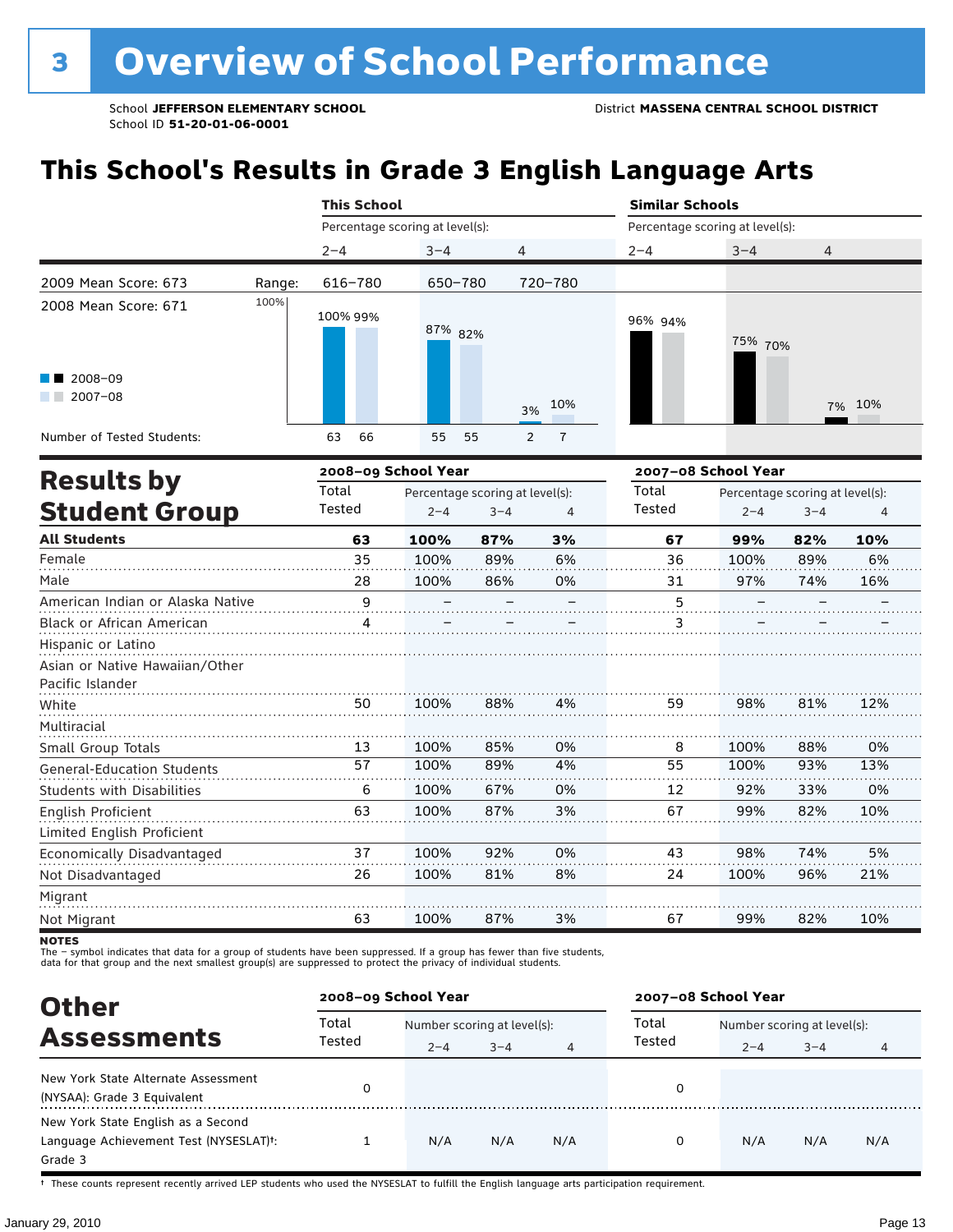# **This School's Results in Grade 3 Mathematics**

|                                                                                                            |        | <b>This School</b>              |                                 |         |                                 |                                 | <b>Similar Schools</b>                                 |         |         |  |  |
|------------------------------------------------------------------------------------------------------------|--------|---------------------------------|---------------------------------|---------|---------------------------------|---------------------------------|--------------------------------------------------------|---------|---------|--|--|
|                                                                                                            |        | Percentage scoring at level(s): |                                 |         |                                 | Percentage scoring at level(s): |                                                        |         |         |  |  |
|                                                                                                            |        | $2 - 4$                         | $3 - 4$                         |         | 4                               | $2 - 4$                         | $3 - 4$                                                | 4       |         |  |  |
| 2009 Mean Score: 683                                                                                       | Range: | 624-770                         | 650-770                         |         | 703-770                         |                                 |                                                        |         |         |  |  |
| 2008 Mean Score: 686<br>2008-09<br>and the control<br>$2007 - 08$<br>a sa Ba<br>Number of Tested Students: | 100%   | 100% 98%<br>65<br>63            | 98% 95%<br>62                   | 63      | 11% 17%<br>$\overline{7}$<br>11 | 99% 98%                         | 93% 90%                                                |         | 21% 19% |  |  |
|                                                                                                            |        |                                 |                                 |         |                                 |                                 |                                                        |         |         |  |  |
| <b>Results by</b>                                                                                          |        | 2008-09 School Year<br>Total    | Percentage scoring at level(s): |         |                                 | Total                           | 2007-08 School Year<br>Percentage scoring at level(s): |         |         |  |  |
| <b>Student Group</b>                                                                                       |        | Tested                          | $2 - 4$                         | $3 - 4$ | 4                               | Tested                          | $2 - 4$                                                | $3 - 4$ | 4       |  |  |
| <b>All Students</b>                                                                                        |        | 63                              | 100%                            | 98%     | 11%                             | 66                              | 98%                                                    | 95%     | 17%     |  |  |
| Female                                                                                                     |        | 35                              | 100%                            | 100%    | 11%                             | 36                              | 100%                                                   | 100%    | 8%      |  |  |
| Male                                                                                                       |        | 28                              | 100%                            | 96%     | 11%                             | 30                              | 97%                                                    | 90%     | 27%     |  |  |
|                                                                                                            |        |                                 |                                 |         |                                 |                                 |                                                        |         |         |  |  |

|                                   |    |      |      |     |    |      | --   | - 179 |
|-----------------------------------|----|------|------|-----|----|------|------|-------|
| American Indian or Alaska Native  | 10 |      |      |     | 5  |      |      |       |
| Black or African American         | 4  |      |      |     | 3  |      |      |       |
| Hispanic or Latino                |    |      |      |     |    |      |      |       |
| Asian or Native Hawaiian/Other    |    |      |      |     |    |      |      |       |
| Pacific Islander                  |    |      |      |     |    |      |      |       |
| White                             | 49 | 100% | 98%  | 8%  | 58 | 98%  | 95%  | 17%   |
| Multiracial                       |    |      |      |     |    |      |      |       |
| Small Group Totals                | 14 | 100% | 100% | 21% | 8  | 100% | 100% | 13%   |
| <b>General-Education Students</b> | 58 | 100% | 98%  | 9%  | 54 | 100% | 100% | 19%   |
| <b>Students with Disabilities</b> | 5  | 100% | 100% | 40% | 12 | 92%  | 75%  | 8%    |
| English Proficient                | 62 |      |      |     | 66 | 98%  | 95%  | 17%   |
| Limited English Proficient        |    |      |      |     |    |      |      |       |
| Economically Disadvantaged        | 37 | 100% | 97%  | 5%  | 42 | 98%  | 93%  | 10%   |
| Not Disadvantaged                 | 26 | 100% | 100% | 19% | 24 | 100% | 100% | 29%   |
| Migrant                           |    |      |      |     |    |      |      |       |
| Not Migrant                       | 63 | 100% | 98%  | 11% | 66 | 98%  | 95%  | 17%   |

**NOTES** 

The – symbol indicates that data for a group of students have been suppressed. If a group has fewer than five students,<br>data for that group and the next smallest group(s) are suppressed to protect the privacy of individual

| <b>Other</b>                                                       | 2008-09 School Year |                             |         |  | 2007-08 School Year |                             |         |   |  |
|--------------------------------------------------------------------|---------------------|-----------------------------|---------|--|---------------------|-----------------------------|---------|---|--|
| <b>Assessments</b>                                                 | Total               | Number scoring at level(s): |         |  | Total               | Number scoring at level(s): |         |   |  |
|                                                                    | Tested              | $2 - 4$                     | $3 - 4$ |  | Tested              | $2 - 4$                     | $3 - 4$ | 4 |  |
| New York State Alternate Assessment<br>(NYSAA): Grade 3 Equivalent |                     |                             |         |  | 0                   |                             |         |   |  |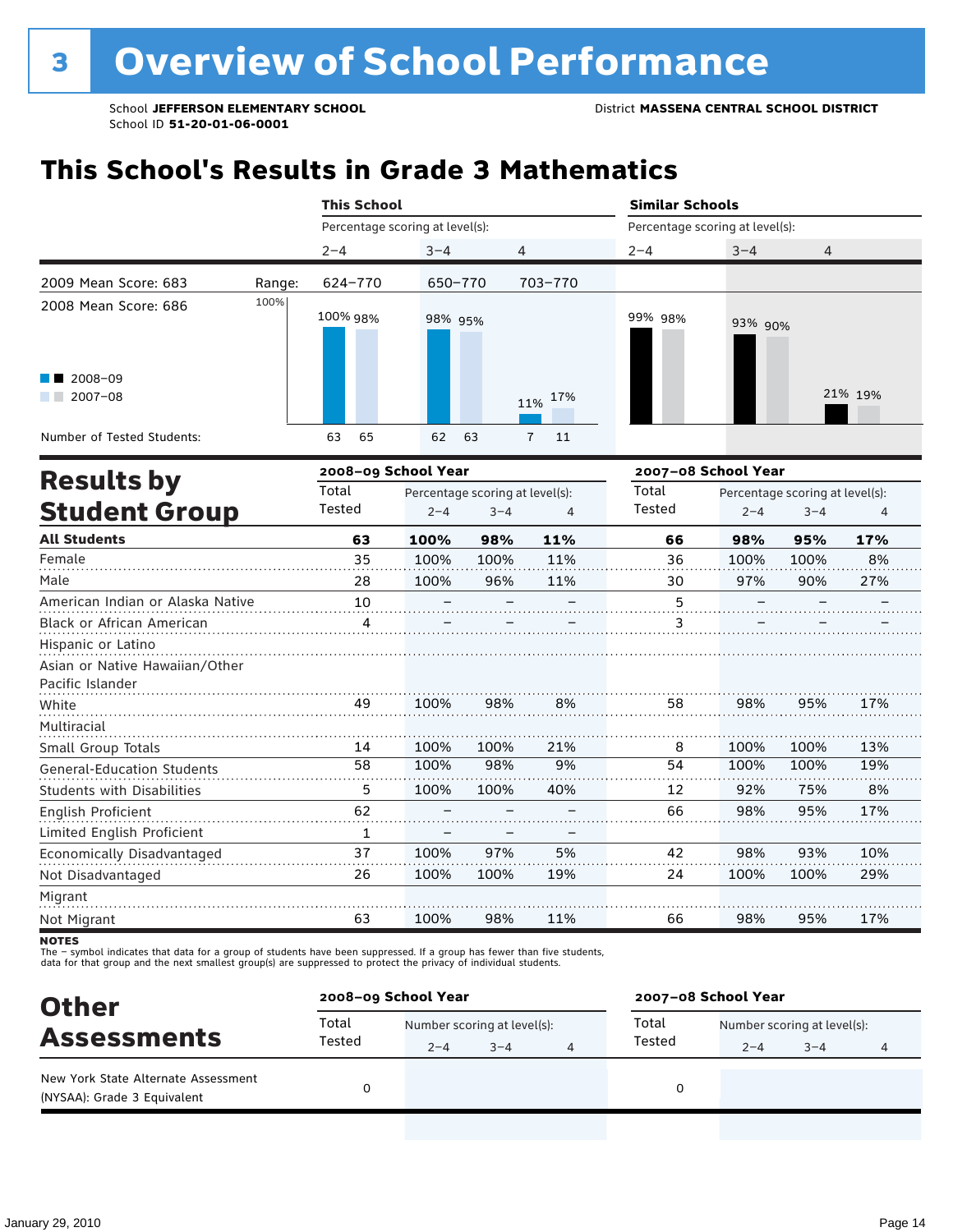# **This School's Results in Grade 4 English Language Arts**

|                                                           |        | <b>This School</b>              |          |                                              | <b>Similar Schools</b>          |         |                |  |
|-----------------------------------------------------------|--------|---------------------------------|----------|----------------------------------------------|---------------------------------|---------|----------------|--|
|                                                           |        | Percentage scoring at level(s): |          |                                              | Percentage scoring at level(s): |         |                |  |
|                                                           |        | $2 - 4$                         | $3 - 4$  | 4                                            | $2 - 4$                         | $3 - 4$ | $\overline{4}$ |  |
| 2009 Mean Score: 665                                      | Range: | 612-775                         | 650-775  | 716-775                                      |                                 |         |                |  |
| 2008 Mean Score: 667<br>$\blacksquare$ 2008-09<br>2007-08 | 100%   | 100%100%                        | 75% 71%  | 3% 5%                                        | 95% 92%                         | 74% 68% | 5% 5%          |  |
| Number of Tested Students:                                |        | 63<br>67                        | 50<br>45 | $\overline{\phantom{a}}$ 3<br>$\overline{2}$ |                                 |         |                |  |
| Deenlas ku                                                |        | 2008-09 School Year             |          |                                              | 2007-08 School Year             |         |                |  |

| <b>Results by</b>                 |                | 2008–09 School Year | 2007–08 School Year             |    |        |         |                                 |    |
|-----------------------------------|----------------|---------------------|---------------------------------|----|--------|---------|---------------------------------|----|
|                                   | Total          |                     | Percentage scoring at level(s): |    | Total  |         | Percentage scoring at level(s): |    |
| <b>Student Group</b>              | Tested         | $2 - 4$             | $3 - 4$                         | 4  | Tested | $2 - 4$ | $3 - 4$                         | 4  |
| <b>All Students</b>               | 67             | 100%                | 75%                             | 3% | 63     | 100%    | 71%                             | 5% |
| Female                            | 37             | 100%                | 81%                             | 0% | 27     | 100%    | 70%                             | 7% |
| Male                              | 30             | 100%                | 67%                             | 7% | 36     | 100%    | 72%                             | 3% |
| American Indian or Alaska Native  | $\overline{7}$ |                     |                                 |    | 10     |         |                                 |    |
| Black or African American         | 4              |                     |                                 |    | 1      |         |                                 |    |
| Hispanic or Latino                |                |                     |                                 |    |        |         |                                 |    |
| Asian or Native Hawaiian/Other    |                |                     |                                 |    |        |         |                                 |    |
| Pacific Islander                  |                |                     |                                 |    |        |         |                                 |    |
| White                             | 56             | 100%                | 75%                             | 2% | 52     | 100%    | 67%                             | 4% |
| Multiracial                       |                |                     |                                 |    |        |         |                                 |    |
| Small Group Totals                | 11             | 100%                | 73%                             | 9% | 11     | 100%    | 91%                             | 9% |
| <b>General-Education Students</b> | 54             | 100%                | 81%                             | 4% | 53     | 100%    | 75%                             | 6% |
| <b>Students with Disabilities</b> | 13             | 100%                | 46%                             | 0% | 10     | 100%    | 50%                             | 0% |
| English Proficient                | 67             | 100%                | 75%                             | 3% | 63     | 100%    | 71%                             | 5% |
| Limited English Proficient        |                |                     |                                 |    |        |         |                                 |    |
| Economically Disadvantaged        | 40             | 100%                | 68%                             | 3% | 41     | 100%    | 59%                             | 2% |
| Not Disadvantaged                 | 27             | 100%                | 85%                             | 4% | 22     | 100%    | 95%                             | 9% |
| Migrant                           |                |                     |                                 |    |        |         |                                 |    |
| Not Migrant                       | 67             | 100%                | 75%                             | 3% | 63     | 100%    | 71%                             | 5% |
|                                   |                |                     |                                 |    |        |         |                                 |    |

NOTES<br>The – symbol indicates that data for a group of students have been suppressed. If a group has fewer than five students,<br>data for that group and the next smallest group(s) are suppressed to protect the privacy of indi

| <b>Other</b>                                                                                         | 2008-09 School Year |                          |                             |     | 2007-08 School Year |                             |         |     |
|------------------------------------------------------------------------------------------------------|---------------------|--------------------------|-----------------------------|-----|---------------------|-----------------------------|---------|-----|
|                                                                                                      | Total               |                          | Number scoring at level(s): |     |                     | Number scoring at level(s): |         |     |
| <b>Assessments</b>                                                                                   | Tested              | $2 - 4$                  | $3 - 4$                     | 4   | Tested              | $2 - 4$                     | $3 - 4$ | 4   |
| New York State Alternate Assessment<br>(NYSAA): Grade 4 Equivalent                                   |                     | $\overline{\phantom{0}}$ |                             |     | 2                   |                             |         |     |
| New York State English as a Second<br>Language Achievement Test (NYSESLAT) <sup>+</sup> :<br>Grade 4 |                     | N/A                      | N/A                         | N/A | 0                   | N/A                         | N/A     | N/A |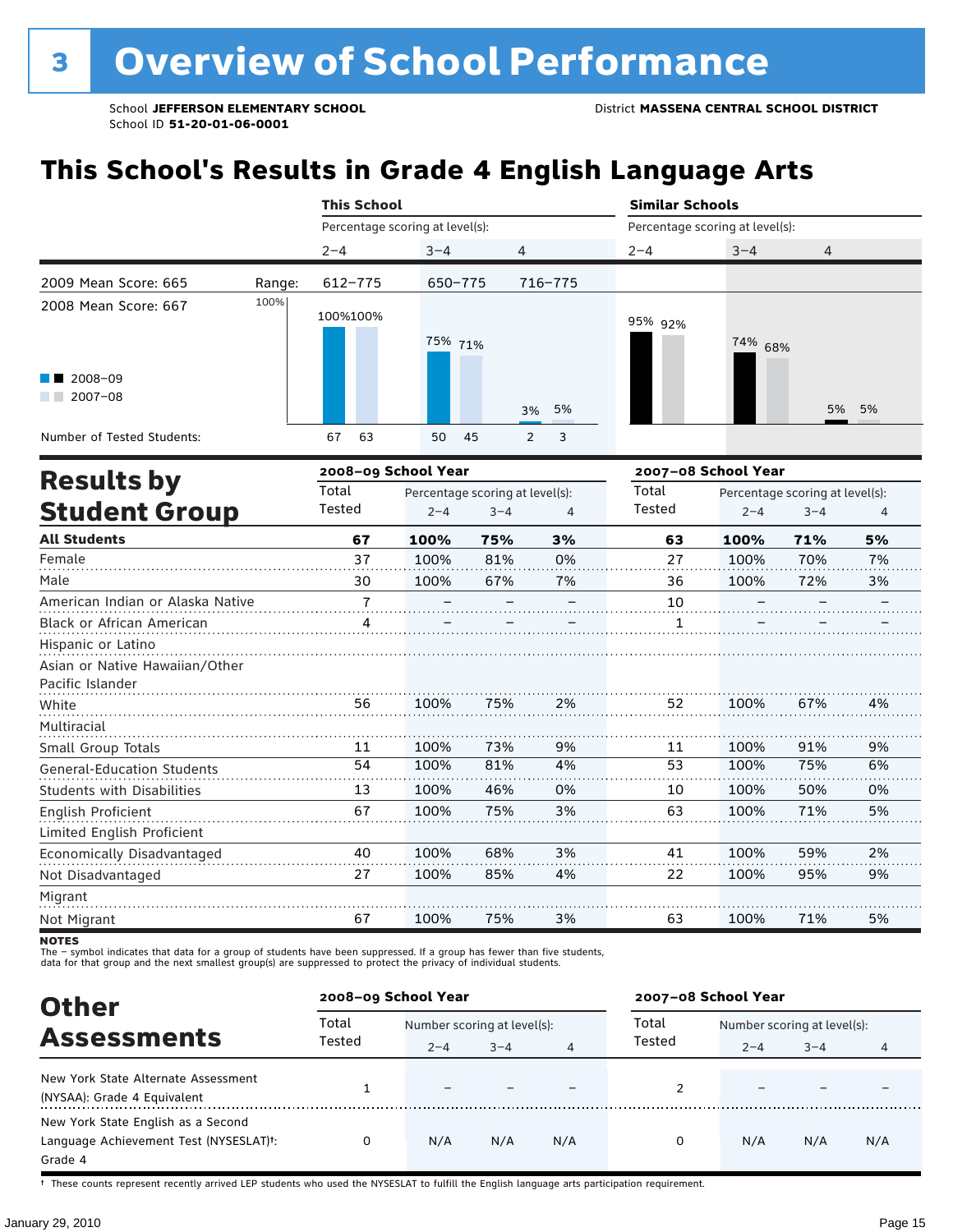# **This School's Results in Grade 4 Mathematics**

|                                                                                                                                                                                                                                                                                                   |        | <b>This School</b>              |          |                | <b>Similar Schools</b>          |         |         |
|---------------------------------------------------------------------------------------------------------------------------------------------------------------------------------------------------------------------------------------------------------------------------------------------------|--------|---------------------------------|----------|----------------|---------------------------------|---------|---------|
|                                                                                                                                                                                                                                                                                                   |        | Percentage scoring at level(s): |          |                | Percentage scoring at level(s): |         |         |
|                                                                                                                                                                                                                                                                                                   |        | $2 - 4$                         | $3 - 4$  | $\overline{4}$ | $2 - 4$                         | $3 - 4$ | 4       |
| 2009 Mean Score: 682                                                                                                                                                                                                                                                                              | Range: | 622-800                         | 650-800  | 702-800        |                                 |         |         |
| 2008 Mean Score: 679<br>$\blacksquare$ 2008-09<br>2007-08<br><b>The Contract of the Contract of the Contract of the Contract of the Contract of the Contract of the Contract of the Contract of the Contract of the Contract of the Contract of the Contract of the Contract of The Contract </b> | 100%   | 100% 98%                        | 96% 90%  | 18% 16%        | 96% 95%                         | 85% 80% | 24% 18% |
| Number of Tested Students:                                                                                                                                                                                                                                                                        |        | 62<br>67                        | 64<br>57 | 12 10          |                                 |         |         |
|                                                                                                                                                                                                                                                                                                   |        |                                 |          |                |                                 |         |         |

| <b>Results by</b>                 |                | 2008-09 School Year |                                 |     | 2007-08 School Year |         |                                 |     |  |  |
|-----------------------------------|----------------|---------------------|---------------------------------|-----|---------------------|---------|---------------------------------|-----|--|--|
|                                   | Total          |                     | Percentage scoring at level(s): |     | Total               |         | Percentage scoring at level(s): |     |  |  |
| <b>Student Group</b>              | Tested         | $2 - 4$             | $3 - 4$                         | 4   | Tested              | $2 - 4$ | $3 - 4$                         | 4   |  |  |
| <b>All Students</b>               | 67             | 100%                | 96%                             | 18% | 63                  | 98%     | 90%                             | 16% |  |  |
| Female                            | 36             | 100%                | 97%                             | 14% | 27                  | 96%     | 89%                             | 7%  |  |  |
| Male                              | 31             | 100%                | 94%                             | 23% | 36                  | 100%    | 92%                             | 22% |  |  |
| American Indian or Alaska Native  | $\overline{7}$ |                     |                                 |     | 10                  |         |                                 |     |  |  |
| <b>Black or African American</b>  | 4              |                     |                                 |     | 1                   |         |                                 |     |  |  |
| Hispanic or Latino                |                |                     |                                 |     |                     |         |                                 |     |  |  |
| Asian or Native Hawaiian/Other    |                |                     |                                 |     |                     |         |                                 |     |  |  |
| Pacific Islander                  |                |                     |                                 |     |                     |         |                                 |     |  |  |
| White                             | 56             | 100%                | 98%                             | 18% | 52                  | 98%     | 88%                             | 17% |  |  |
| Multiracial                       |                |                     |                                 |     |                     |         |                                 |     |  |  |
| Small Group Totals                | 11             | 100%                | 82%                             | 18% | 11                  | 100%    | 100%                            | 9%  |  |  |
| <b>General-Education Students</b> | 53             | 100%                | 94%                             | 21% | 53                  | 98%     | 92%                             | 17% |  |  |
| <b>Students with Disabilities</b> | 14             | 100%                | 100%                            | 7%  | 10                  | 100%    | 80%                             | 10% |  |  |
| <b>English Proficient</b>         | 67             | 100%                | 96%                             | 18% | 63                  | 98%     | 90%                             | 16% |  |  |
| Limited English Proficient        |                |                     |                                 |     |                     |         |                                 |     |  |  |
| Economically Disadvantaged        | 40             | 100%                | 95%                             | 15% | 41                  | 98%     | 85%                             | 10% |  |  |
| Not Disadvantaged                 | 27             | 100%                | 96%                             | 22% | 22                  | 100%    | 100%                            | 27% |  |  |
| Migrant                           |                |                     |                                 |     |                     |         |                                 |     |  |  |
| Not Migrant                       | 67             | 100%                | 96%                             | 18% | 63                  | 98%     | 90%                             | 16% |  |  |

**NOTES** 

The – symbol indicates that data for a group of students have been suppressed. If a group has fewer than five students,<br>data for that group and the next smallest group(s) are suppressed to protect the privacy of individual

| <b>Other</b>                                                       | 2008-09 School Year |                             |         |  | 2007-08 School Year                  |         |                          |   |  |
|--------------------------------------------------------------------|---------------------|-----------------------------|---------|--|--------------------------------------|---------|--------------------------|---|--|
| <b>Assessments</b>                                                 | Total               | Number scoring at level(s): |         |  | Total<br>Number scoring at level(s): |         |                          |   |  |
|                                                                    | Tested              | $2 - 4$                     | $3 - 4$ |  | Tested                               | $2 - 4$ | $3 - 4$                  | 4 |  |
| New York State Alternate Assessment<br>(NYSAA): Grade 4 Equivalent |                     |                             |         |  |                                      |         | $\overline{\phantom{0}}$ |   |  |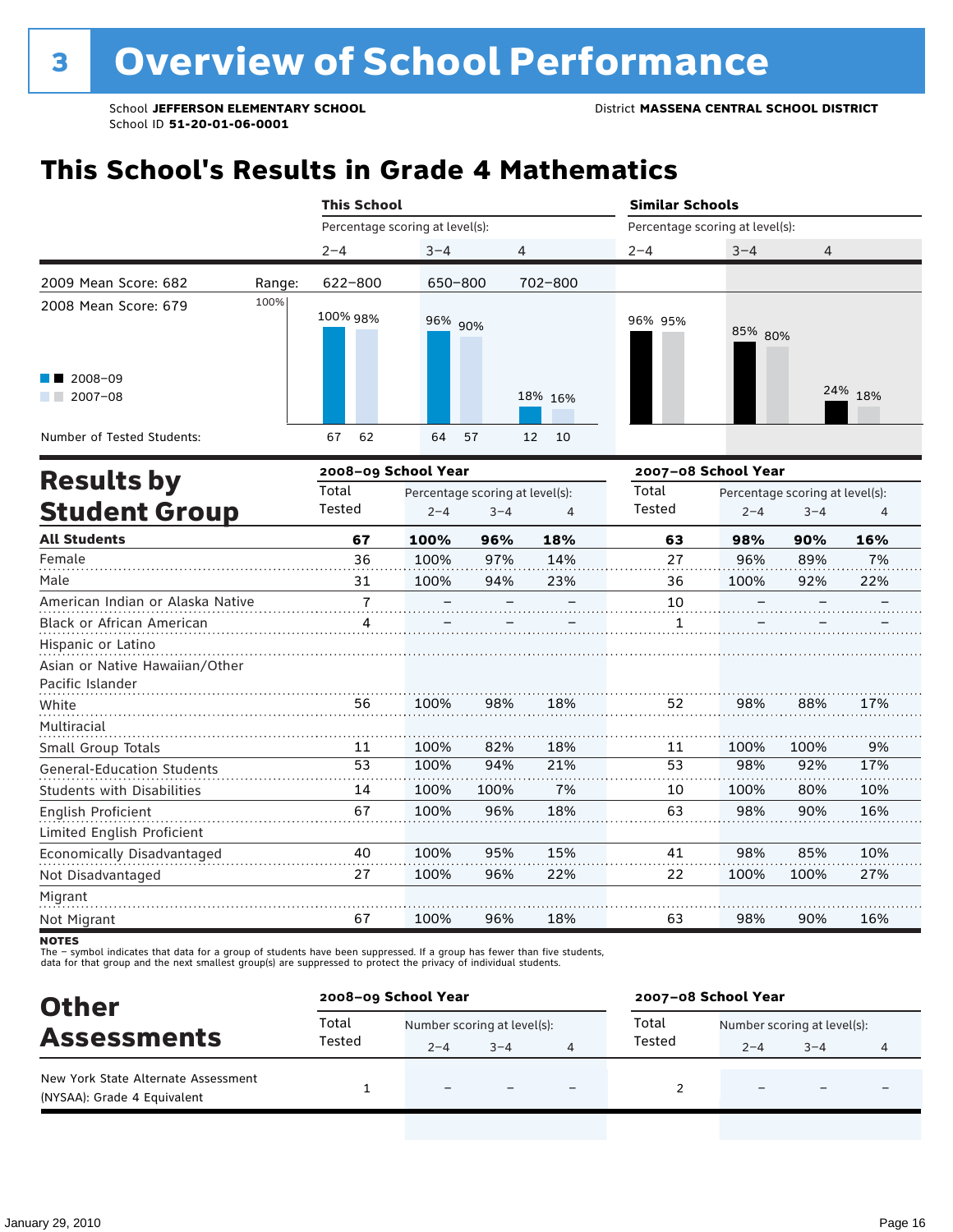### **This School's Results in Grade 4 Science**

|                                                  |        | <b>This School</b>              |            |                                 |            | <b>Similar Schools</b>          |         |                                 |                        |  |
|--------------------------------------------------|--------|---------------------------------|------------|---------------------------------|------------|---------------------------------|---------|---------------------------------|------------------------|--|
|                                                  |        | Percentage scoring at level(s): |            |                                 |            | Percentage scoring at level(s): |         |                                 |                        |  |
|                                                  |        | $2 - 4$                         | $3 - 4$    | 4                               |            | $2 - 4$                         | $3 - 4$ | 4                               |                        |  |
| 2009 Mean Score: 86                              | Range: | $45 - 100$                      | $65 - 100$ |                                 | $85 - 100$ |                                 |         |                                 |                        |  |
| 2008 Mean Score: 87                              | 100%   | 100%100%                        | 98% 100%   |                                 | 59% 65%    | 98% 98%                         | 91% 90% | 58%                             | 49%                    |  |
| $\blacksquare$ 2008-09<br>$2007 - 08$<br>a sa sa |        |                                 |            |                                 |            |                                 |         |                                 |                        |  |
| Number of Tested Students:                       |        | 62<br>66                        | 65         | 62                              | 39<br>40   |                                 |         |                                 |                        |  |
|                                                  |        | 2008-09 School Year             |            |                                 |            | 2007-08 School Year             |         |                                 |                        |  |
| <b>Results by</b>                                |        | Total                           |            | Percentage scoring at level(s): |            | Total                           |         | Percentage scoring at level(s): | 4<br>65%<br>56%<br>71% |  |
| <b>Student Group</b>                             |        | Tested                          | $2 - 4$    | $3 - 4$                         | 4          | Tested                          | $2 - 4$ | $3 - 4$                         |                        |  |
| <b>All Students</b>                              |        | 66                              | 100%       | 98%                             | 59%        | 62                              | 100%    | 100%                            |                        |  |
| Female                                           |        | 36                              | 100%       | 100%                            | 53%        | 27                              | 100%    | 100%                            |                        |  |
| Male                                             |        | 30                              | 100%       | 97%                             | 67%        | 35                              | 100%    | 100%                            |                        |  |
| American Indian or Alaska Native                 |        | 6                               |            |                                 |            | 10                              |         |                                 |                        |  |
| <b>Black or African American</b>                 |        | Δ                               |            |                                 |            |                                 |         |                                 |                        |  |
| Hicpanic or Latino                               |        |                                 |            |                                 |            |                                 |         |                                 |                        |  |

| Hispanic or Latino                |    |      |      |     |    |      |      |     |
|-----------------------------------|----|------|------|-----|----|------|------|-----|
| Asian or Native Hawaiian/Other    |    |      |      |     |    |      |      |     |
| Pacific Islander                  |    |      |      |     |    |      |      |     |
| White                             | 56 | 100% | 98%  | 61% | 51 | 100% | 100% | 65% |
| Multiracial                       |    |      |      |     |    |      |      |     |
| Small Group Totals                | 10 | 100% | 100% | 50% | 11 | 100% | 100% | 64% |
| <b>General-Education Students</b> | 53 | 100% | 100% | 62% | 52 | 100% | 100% | 71% |
| <b>Students with Disabilities</b> | 13 | 100% | 92%  | 46% | 10 | 100% | 100% | 30% |
| English Proficient                | 66 | 100% | 98%  | 59% | 62 | 100% | 100% | 65% |
| Limited English Proficient        |    |      |      |     |    |      |      |     |
| Economically Disadvantaged        | 38 | 100% | 97%  | 50% | 41 | 100% | 100% | 56% |
| Not Disadvantaged                 | 28 | 100% | 100% | 71% | 21 | 100% | 100% | 81% |
| Migrant                           |    |      |      |     |    |      |      |     |
| Not Migrant                       | 66 | 100% | 98%  | 59% | 62 | 100% | 100% | 65% |

**NOTES** 

The – symbol indicates that data for a group of students have been suppressed. If a group has fewer than five students,<br>data for that group and the next smallest group(s) are suppressed to protect the privacy of individual

| <b>Other</b>                                                       | 2008-09 School Year |                             |         |                          | 2007-08 School Year                  |                          |                          |   |  |
|--------------------------------------------------------------------|---------------------|-----------------------------|---------|--------------------------|--------------------------------------|--------------------------|--------------------------|---|--|
|                                                                    | Total               | Number scoring at level(s): |         |                          | Total<br>Number scoring at level(s): |                          |                          |   |  |
| <b>Assessments</b>                                                 | Tested              | $2 - 4$                     | $3 - 4$ |                          | Tested                               | $2 - 4$                  | $3 - 4$                  | 4 |  |
| New York State Alternate Assessment<br>(NYSAA): Grade 4 Equivalent |                     | $\overline{\phantom{0}}$    |         | $\overline{\phantom{0}}$ |                                      | $\overline{\phantom{0}}$ | $\overline{\phantom{0}}$ |   |  |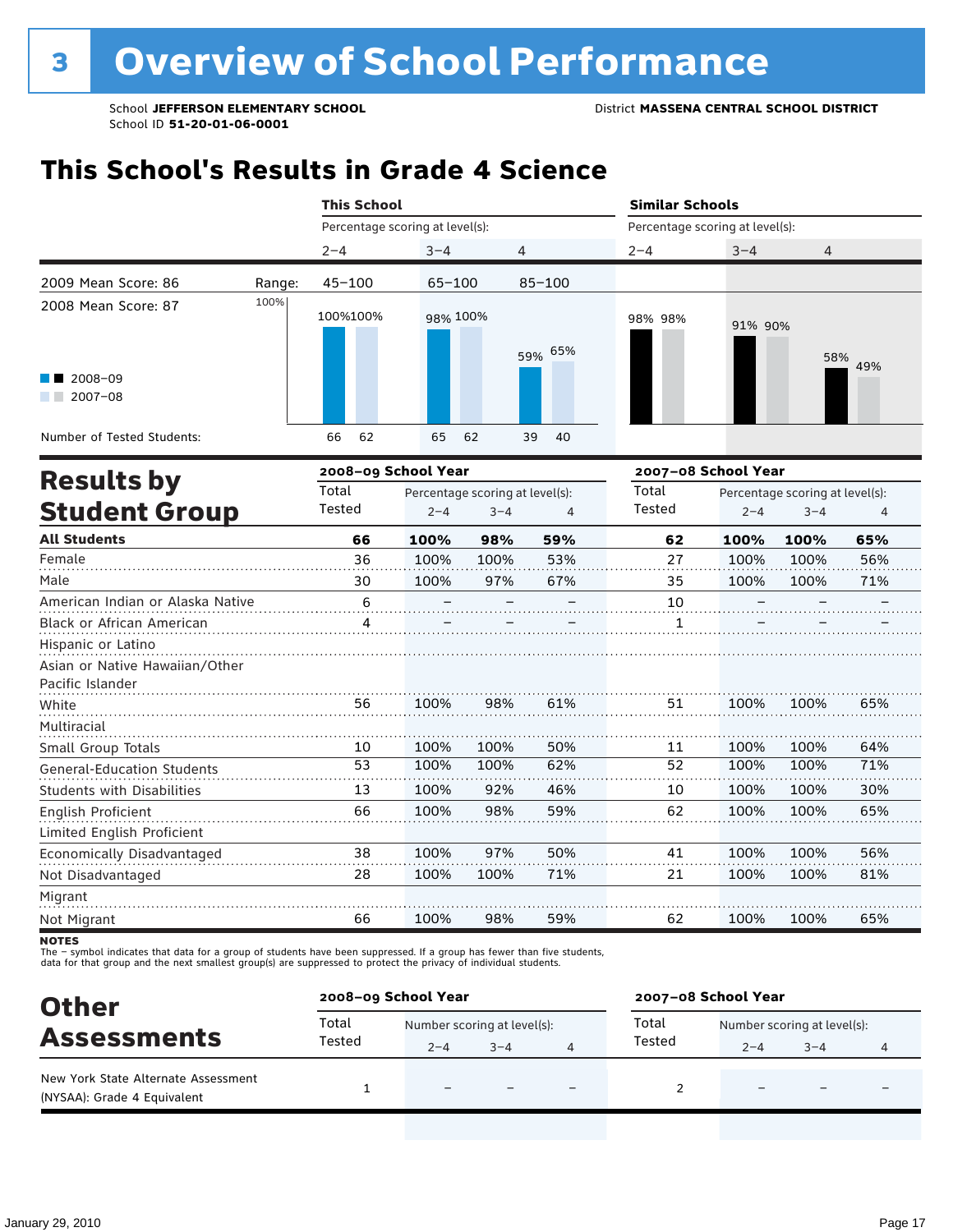# **This School's Results in Grade 5 English Language Arts**

|                                                           |        | <b>This School</b>                               |          |                            |                                           | <b>Similar Schools</b>                        |                |  |  |  |
|-----------------------------------------------------------|--------|--------------------------------------------------|----------|----------------------------|-------------------------------------------|-----------------------------------------------|----------------|--|--|--|
|                                                           |        | Percentage scoring at level(s):                  |          |                            |                                           |                                               |                |  |  |  |
|                                                           |        | $2 - 4$                                          | $3 - 4$  | 4                          | $2 - 4$                                   | $3 - 4$                                       | $\overline{4}$ |  |  |  |
| 2009 Mean Score: 681                                      | Range: | 608-795                                          | 650-795  | 711-795                    |                                           | Percentage scoring at level(s):<br>85%<br>77% |                |  |  |  |
| 2008 Mean Score: 669<br>$\blacksquare$ 2008-09<br>2007-08 | 100%   | 100% 98%                                         | 87% 86%  | 18%                        | 100% 98%                                  |                                               |                |  |  |  |
| Number of Tested Students:                                |        | 62<br>55                                         | 54<br>48 | 2%<br>11<br>$\overline{1}$ |                                           |                                               | 11% 4%         |  |  |  |
|                                                           |        | $\sim$ $\sim$ $\sim$ $\sim$ $\sim$ $\sim$ $\sim$ |          |                            | $\sim$ $\sim$ $\sim$ $\sim$ $\sim$ $\sim$ |                                               |                |  |  |  |

| <b>Results by</b>                 |        | 2008-09 School Year |                                 |     | 2007-08 School Year |         |                                 |     |  |  |
|-----------------------------------|--------|---------------------|---------------------------------|-----|---------------------|---------|---------------------------------|-----|--|--|
|                                   | Total  |                     | Percentage scoring at level(s): |     | Total               |         | Percentage scoring at level(s): |     |  |  |
| <b>Student Group</b>              | Tested | $2 - 4$             | $3 - 4$                         | 4   | Tested              | $2 - 4$ | $3 - 4$                         | 4   |  |  |
| <b>All Students</b>               | 62     | 100%                | 87%                             | 18% | 56                  | 98%     | 86%                             | 2%  |  |  |
| Female                            | 28     | 100%                | 86%                             | 18% | 28                  | 100%    | 82%                             | 0%  |  |  |
| Male                              | 34     | 100%                | 88%                             | 18% | 28                  | 96%     | 89%                             | 4%  |  |  |
| American Indian or Alaska Native  | 11     | 100%                | 100%                            | 18% | 8                   |         |                                 |     |  |  |
| <b>Black or African American</b>  |        |                     |                                 |     | 1                   |         |                                 |     |  |  |
| Hispanic or Latino                |        |                     |                                 |     |                     |         |                                 |     |  |  |
| Asian or Native Hawaiian/Other    |        |                     |                                 |     |                     |         |                                 |     |  |  |
| Pacific Islander                  |        |                     |                                 |     |                     |         |                                 |     |  |  |
| White                             | 51     | 100%                | 84%                             | 18% | 47                  | 98%     | 91%                             | 0%  |  |  |
| Multiracial                       |        |                     |                                 |     |                     |         |                                 |     |  |  |
| Small Group Totals                |        |                     |                                 |     | 9                   | 100%    | 56%                             | 11% |  |  |
| <b>General-Education Students</b> | 54     | 100%                | 91%                             | 20% | 52                  |         |                                 |     |  |  |
| <b>Students with Disabilities</b> | 8      | 100%                | 63%                             | 0%  | 4                   |         |                                 |     |  |  |
| English Proficient                | 62     | 100%                | 87%                             | 18% | 56                  | 98%     | 86%                             | 2%  |  |  |
| Limited English Proficient        |        |                     |                                 |     |                     |         |                                 |     |  |  |
| Economically Disadvantaged        | 33     | 100%                | 79%                             | 9%  | 28                  | 96%     | 75%                             | 0%  |  |  |
| Not Disadvantaged                 | 29     | 100%                | 97%                             | 28% | 28                  | 100%    | 96%                             | 4%  |  |  |
| Migrant                           |        |                     |                                 |     |                     |         |                                 |     |  |  |
| Not Migrant                       | 62     | 100%                | 87%                             | 18% | 56                  | 98%     | 86%                             | 2%  |  |  |
|                                   |        |                     |                                 |     |                     |         |                                 |     |  |  |

NOTES<br>The – symbol indicates that data for a group of students have been suppressed. If a group has fewer than five students,<br>data for that group and the next smallest group(s) are suppressed to protect the privacy of indi

| <b>Other</b>                                                                            |        | 2008-09 School Year         |         |     | 2007-08 School Year |                             |         |     |
|-----------------------------------------------------------------------------------------|--------|-----------------------------|---------|-----|---------------------|-----------------------------|---------|-----|
|                                                                                         | Total  | Number scoring at level(s): |         |     | Total               | Number scoring at level(s): |         |     |
| <b>Assessments</b>                                                                      | Tested | $2 - 4$                     | $3 - 4$ | 4   | Tested              | $2 - 4$                     | $3 - 4$ | 4   |
| New York State Alternate Assessment<br>(NYSAA): Grade 5 Equivalent                      |        |                             |         |     |                     |                             |         |     |
| New York State English as a Second<br>Language Achievement Test (NYSESLAT)t:<br>Grade 5 |        | N/A                         | N/A     | N/A | $\Omega$            | N/A                         | N/A     | N/A |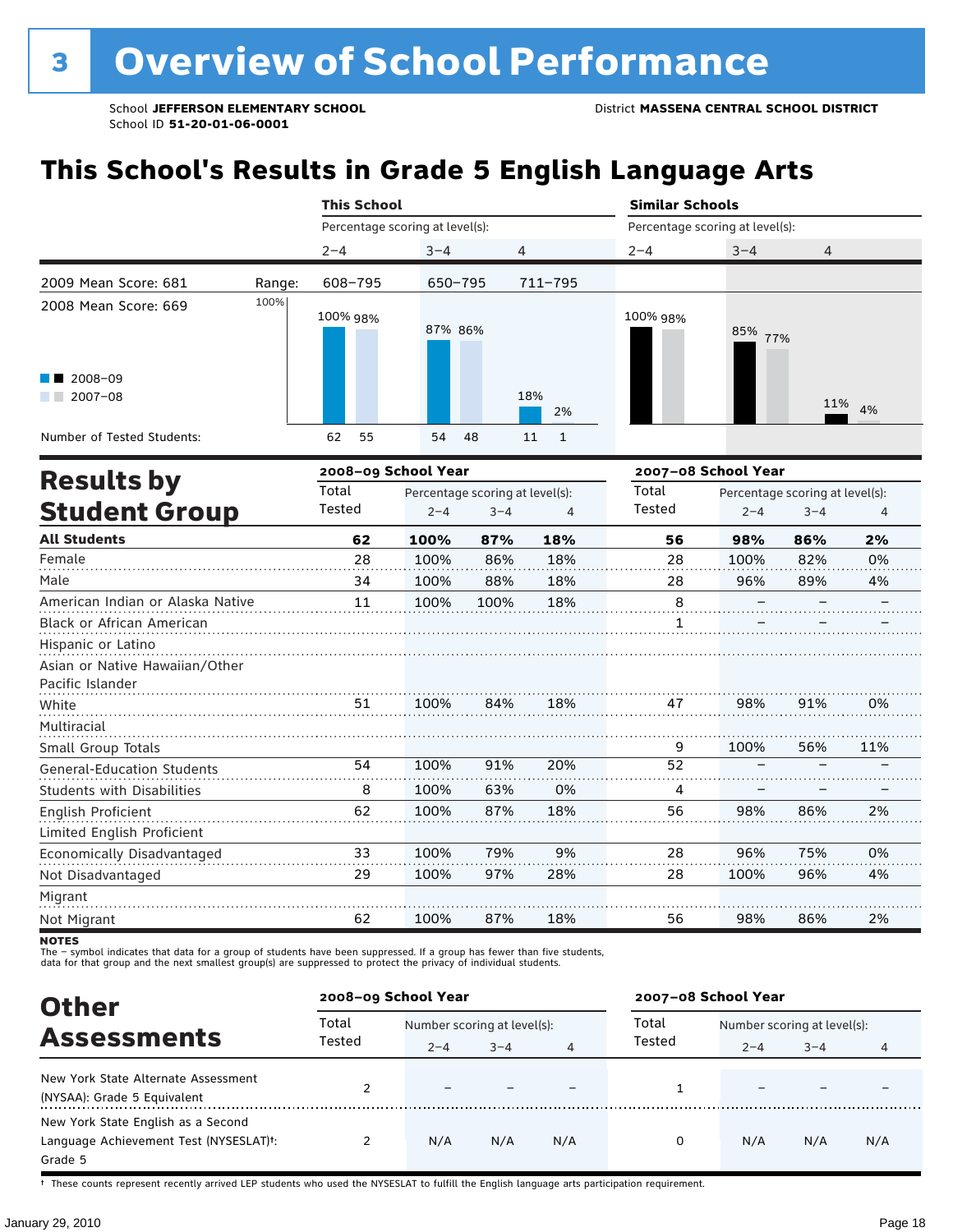# **This School's Results in Grade 5 Mathematics**

|                                   |        | <b>This School</b>              |            |          | <b>Similar Schools</b>          |         |         |  |  |
|-----------------------------------|--------|---------------------------------|------------|----------|---------------------------------|---------|---------|--|--|
|                                   |        | Percentage scoring at level(s): |            |          | Percentage scoring at level(s): |         |         |  |  |
|                                   |        | $2 - 4$                         | $3 - 4$    | 4        | $2 - 4$                         | $3 - 4$ | 4       |  |  |
| 2009 Mean Score: 690              | Range: | 619-780                         | 650-780    | 699-780  |                                 |         |         |  |  |
| 2008 Mean Score: 685              | 100%   | 98% 98%                         | 95% 91%    |          | 97% 96%                         | 86% 81% |         |  |  |
| $\blacksquare$ 2008-09<br>2007-08 |        |                                 |            | 37% 34%  |                                 |         | 25% 17% |  |  |
| Number of Tested Students:        |        | 55<br>61                        | 59<br>- 51 | 19<br>23 |                                 |         |         |  |  |

|                                   |        | 2008-09 School Year |                                 |     | 2007-08 School Year |         |                                 |     |  |
|-----------------------------------|--------|---------------------|---------------------------------|-----|---------------------|---------|---------------------------------|-----|--|
| <b>Results by</b>                 | Total  |                     | Percentage scoring at level(s): |     | Total               |         | Percentage scoring at level(s): |     |  |
| <b>Student Group</b>              | Tested | $2 - 4$             | $3 - 4$                         | 4   | Tested              | $2 - 4$ | $3 - 4$                         | 4   |  |
| <b>All Students</b>               | 62     | 98%                 | 95%                             | 37% | 56                  | 98%     | 91%                             | 34% |  |
| Female                            | 27     | 100%                | 96%                             | 26% | 28                  | 100%    | 86%                             | 32% |  |
| Male                              | 35     | 97%                 | 94%                             | 46% | 28                  | 96%     | 96%                             | 36% |  |
| American Indian or Alaska Native  | 13     | 92%                 | 85%                             | 31% | 8                   |         |                                 |     |  |
| <b>Black or African American</b>  |        |                     |                                 |     | 1                   |         |                                 |     |  |
| Hispanic or Latino                |        |                     |                                 |     |                     |         |                                 |     |  |
| Asian or Native Hawaiian/Other    |        |                     |                                 |     |                     |         |                                 |     |  |
| Pacific Islander                  |        |                     |                                 |     |                     |         |                                 |     |  |
| White                             | 49     | 100%                | 98%                             | 39% | 47                  | 98%     | 89%                             | 36% |  |
| Multiracial                       |        |                     |                                 |     |                     |         |                                 |     |  |
| Small Group Totals                |        |                     |                                 |     | 9                   | 100%    | 100%                            | 22% |  |
| <b>General-Education Students</b> | 55     | 98%                 | 95%                             | 42% | 52                  |         |                                 |     |  |
| <b>Students with Disabilities</b> | 7      | 100%                | 100%                            | 0%  | 4                   |         |                                 |     |  |
| English Proficient                | 60     |                     |                                 |     | 56                  | 98%     | 91%                             | 34% |  |
| Limited English Proficient        | 2      |                     |                                 |     |                     |         |                                 |     |  |
| Economically Disadvantaged        | 31     | 100%                | 100%                            | 35% | 28                  | 96%     | 82%                             | 25% |  |
| Not Disadvantaged                 | 31     | 97%                 | 90%                             | 39% | 28                  | 100%    | 100%                            | 43% |  |
| Migrant                           |        |                     |                                 |     |                     |         |                                 |     |  |
| Not Migrant                       | 62     | 98%                 | 95%                             | 37% | 56                  | 98%     | 91%                             | 34% |  |
|                                   |        |                     |                                 |     |                     |         |                                 |     |  |

NOTES<br>The – symbol indicates that data for a group of students have been suppressed. If a group has fewer than five students,<br>data for that group and the next smallest group(s) are suppressed to protect the privacy of indi

| <b>Other</b>                                                       | 2008-09 School Year |                             |         |                          | 2007-08 School Year |                             |                          |  |  |
|--------------------------------------------------------------------|---------------------|-----------------------------|---------|--------------------------|---------------------|-----------------------------|--------------------------|--|--|
|                                                                    | Total               | Number scoring at level(s): |         |                          | Total               | Number scoring at level(s): |                          |  |  |
| <b>Assessments</b>                                                 | Tested              | $2 - 4$                     | $3 - 4$ |                          | Tested              | $2 - 4$                     | $3 - 4$                  |  |  |
| New York State Alternate Assessment<br>(NYSAA): Grade 5 Equivalent |                     | $\overline{\phantom{0}}$    |         | $\overline{\phantom{0}}$ |                     | $\overline{\phantom{0}}$    | $\overline{\phantom{0}}$ |  |  |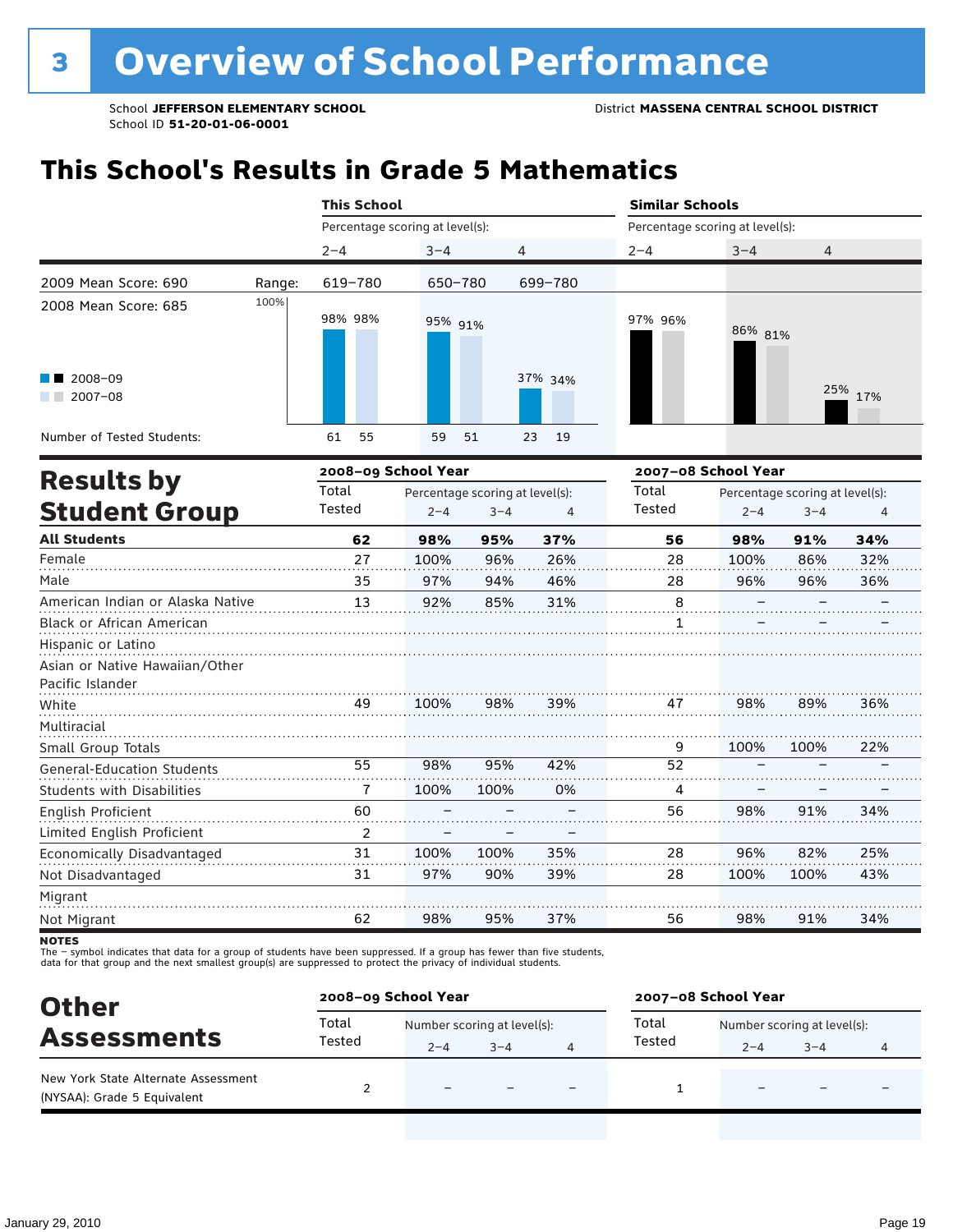# **This School's Results in Grade 6 English Language Arts**

|                                                                  |        | <b>This School</b>              |            |                     | <b>Similar Schools</b>          |                           |  |  |  |
|------------------------------------------------------------------|--------|---------------------------------|------------|---------------------|---------------------------------|---------------------------|--|--|--|
|                                                                  |        | Percentage scoring at level(s): |            |                     | Percentage scoring at level(s): |                           |  |  |  |
|                                                                  |        | $2 - 4$                         | $3 - 4$    | 4                   | $2 - 4$                         | $3 - 4$<br>$\overline{4}$ |  |  |  |
| 2009 Mean Score: 666                                             | Range: | 598-785                         | 650-785    | 696-785*            |                                 |                           |  |  |  |
| 2008 Mean Score: 654<br>$\blacksquare$ 2008-09<br>2007-08<br>- 1 | 100%   | 100%100%                        | 87%<br>58% | 11%<br>0%           | 100% 99%                        | 84%<br>66%<br>7% 4%       |  |  |  |
| Number of Tested Students:                                       |        | 65<br>55                        | 48<br>38   | 6<br>$\overline{0}$ |                                 |                           |  |  |  |

| <b>Results by</b>                 |                | 2008-09 School Year |                                 |     | 2007-08 School Year |         |                                 |    |  |
|-----------------------------------|----------------|---------------------|---------------------------------|-----|---------------------|---------|---------------------------------|----|--|
|                                   | Total          |                     | Percentage scoring at level(s): |     | Total               |         | Percentage scoring at level(s): |    |  |
| <b>Student Group</b>              | Tested         | $2 - 4$             | $3 - 4$                         | 4   | Tested              | $2 - 4$ | $3 - 4$                         | 4  |  |
| <b>All Students</b>               | 55             | 100%                | 87%                             | 11% | 65                  | 100%    | 58%                             | 0% |  |
| Female                            | 26             | 100%                | 88%                             | 23% | 29                  | 100%    | 59%                             | 0% |  |
| Male                              | 29             | 100%                | 86%                             | 0%  | 36                  | 100%    | 58%                             | 0% |  |
| American Indian or Alaska Native  | 9              |                     |                                 |     | 13                  |         |                                 |    |  |
| Black or African American         | $\overline{2}$ |                     |                                 |     |                     |         |                                 |    |  |
| Hispanic or Latino                |                |                     |                                 |     | 2                   |         |                                 |    |  |
| Asian or Native Hawaiian/Other    |                |                     |                                 |     | 1                   |         |                                 |    |  |
| Pacific Islander                  |                |                     |                                 |     |                     |         |                                 |    |  |
| White                             | 44             | 100%                | 91%                             | 14% | 49                  | 100%    | 55%                             | 0% |  |
| Multiracial                       |                |                     |                                 |     |                     |         |                                 |    |  |
| Small Group Totals                | 11             | 100%                | 73%                             | 0%  | 16                  | 100%    | 69%                             | 0% |  |
| <b>General-Education Students</b> | 50             | 100%                | 92%                             | 12% | 60                  | 100%    | 62%                             | 0% |  |
| <b>Students with Disabilities</b> | 5              | 100%                | 40%                             | 0%  | 5                   | 100%    | 20%                             | 0% |  |
| English Proficient                | 55             | 100%                | 87%                             | 11% | 65                  | 100%    | 58%                             | 0% |  |
| Limited English Proficient        |                |                     |                                 |     |                     |         |                                 |    |  |
| Economically Disadvantaged        | 22             | 100%                | 77%                             | 9%  | 39                  | 100%    | 54%                             | 0% |  |
| Not Disadvantaged                 | 33             | 100%                | 94%                             | 12% | 26                  | 100%    | 65%                             | 0% |  |
| Migrant                           |                |                     |                                 |     |                     |         |                                 |    |  |
| Not Migrant                       | 55             | 100%                | 87%                             | 11% | 65                  | 100%    | 58%                             | 0% |  |

**NOTES** 

The – symbol indicates that data for a group of students have been suppressed. If a group has fewer than five students,<br>data for that group and the next smallest group(s) are suppressed to protect the privacy of individual

\* Level 4 range is for 2008–09 only. The 2007–08 range is 705–785.

| <b>Other</b>                                                                                         | 2008-09 School Year |                             |         |                | 2007-08 School Year |                             |         |     |  |
|------------------------------------------------------------------------------------------------------|---------------------|-----------------------------|---------|----------------|---------------------|-----------------------------|---------|-----|--|
| <b>Assessments</b>                                                                                   | Total<br>Tested     | Number scoring at level(s): |         |                | Total               | Number scoring at level(s): |         |     |  |
|                                                                                                      |                     | $2 - 4$                     | $3 - 4$ | $\overline{4}$ | Tested              | $2 - 4$                     | $3 - 4$ | 4   |  |
| New York State Alternate Assessment<br>(NYSAA): Grade 6 Equivalent                                   |                     |                             |         |                |                     |                             |         |     |  |
| New York State English as a Second<br>Language Achievement Test (NYSESLAT) <sup>+</sup> :<br>Grade 6 |                     | N/A                         | N/A     | N/A            | 0                   | N/A                         | N/A     | N/A |  |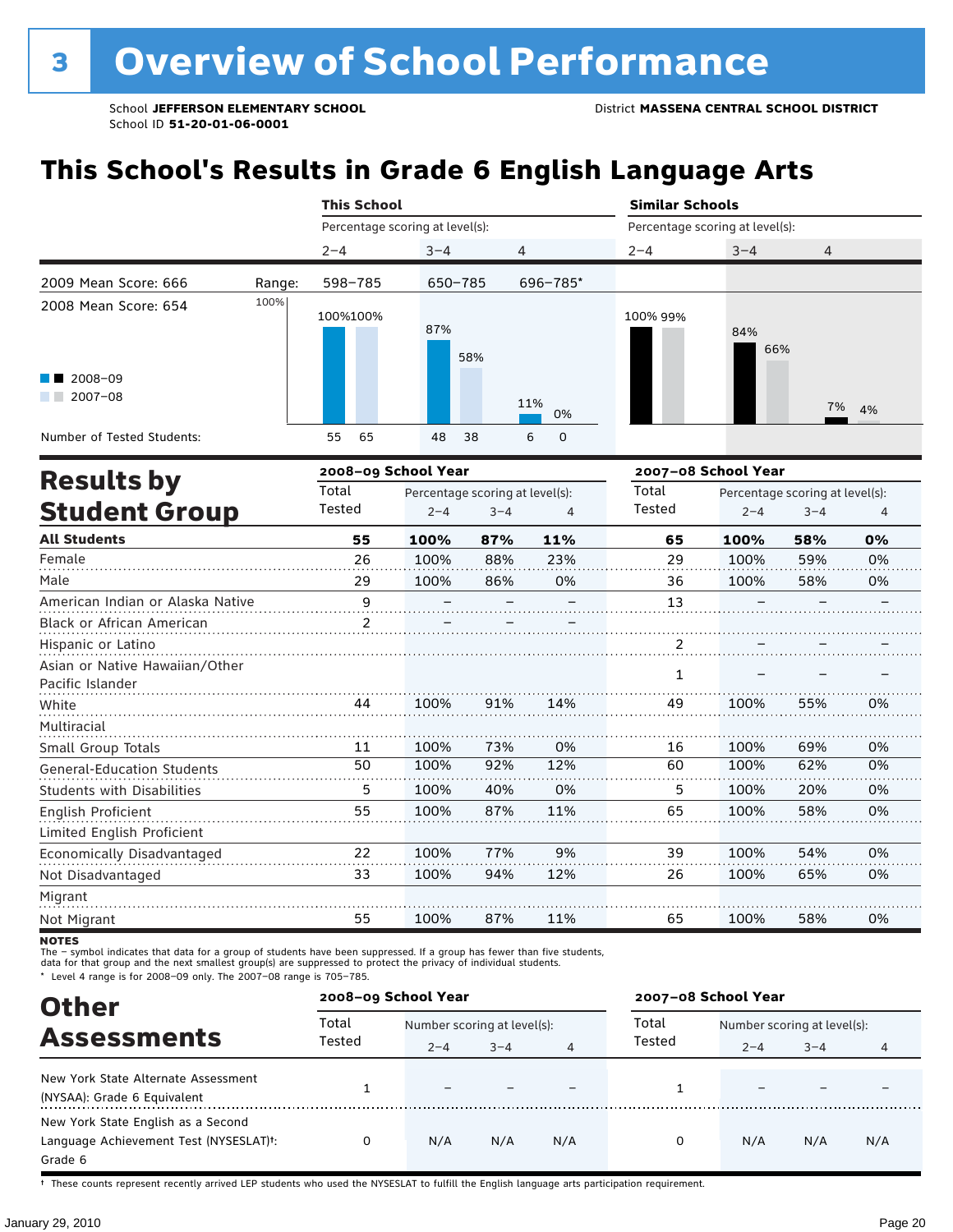# **This School's Results in Grade 6 Mathematics**

|                                               |        | <b>This School</b>              |            |           | <b>Similar Schools</b>          |         |         |  |  |
|-----------------------------------------------|--------|---------------------------------|------------|-----------|---------------------------------|---------|---------|--|--|
|                                               |        | Percentage scoring at level(s): |            |           | Percentage scoring at level(s): |         |         |  |  |
|                                               |        | $2 - 4$                         | $3 - 4$    | 4         | $2 - 4$                         | $3 - 4$ | 4       |  |  |
| 2009 Mean Score: 682                          | Range: | 616-780                         | 650-780    | 696-780   |                                 |         |         |  |  |
| 2008 Mean Score: 667                          | 100%   | 98% 97%                         | 93%<br>83% |           | 98% 95%                         | 83% 79% |         |  |  |
| $\blacksquare$ 2008-09<br>$2007 - 08$<br>a ka |        |                                 |            | 22%<br>9% |                                 |         | 19% 18% |  |  |
| Number of Tested Students:                    |        | 62<br>54                        | 51<br>53   | 6<br>12   |                                 |         |         |  |  |

|                                                    |                | 2008-09 School Year |                                 |     | 2007-08 School Year |         |                                 |     |  |
|----------------------------------------------------|----------------|---------------------|---------------------------------|-----|---------------------|---------|---------------------------------|-----|--|
| <b>Results by</b>                                  | Total          |                     | Percentage scoring at level(s): |     | Total               |         | Percentage scoring at level(s): |     |  |
| <b>Student Group</b>                               | Tested         | $2 - 4$             | $3 - 4$                         | 4   | Tested              | $2 - 4$ | $3 - 4$                         | 4   |  |
| <b>All Students</b>                                | 55             | 98%                 | 93%                             | 22% | 64                  | 97%     | 83%                             | 9%  |  |
| Female                                             | 26             | 100%                | 92%                             | 35% | 28                  | 96%     | 79%                             | 7%  |  |
| Male                                               | 29             | 97%                 | 93%                             | 10% | 36                  | 97%     | 86%                             | 11% |  |
| American Indian or Alaska Native                   | 9              |                     |                                 |     | 13                  |         |                                 |     |  |
| Black or African American                          | $\overline{2}$ |                     |                                 |     |                     |         |                                 |     |  |
| Hispanic or Latino                                 |                |                     |                                 |     | 2                   |         |                                 |     |  |
| Asian or Native Hawaiian/Other<br>Pacific Islander |                |                     |                                 |     | 1                   |         |                                 |     |  |
| White                                              | 44             | 98%                 | 93%                             | 27% | 48                  | 98%     | 83%                             | 13% |  |
| Multiracial                                        |                |                     |                                 |     |                     |         |                                 |     |  |
| Small Group Totals                                 | 11             | 100%                | 91%                             | 0%  | 16                  | 94%     | 81%                             | 0%  |  |
| <b>General-Education Students</b>                  | 50             | 100%                | 96%                             | 24% | 59                  | 98%     | 85%                             | 10% |  |
| <b>Students with Disabilities</b>                  | 5              | 80%                 | 60%                             | 0%  | 5                   | 80%     | 60%                             | 0%  |  |
| English Proficient                                 | 55             | 98%                 | 93%                             | 22% | 64                  | 97%     | 83%                             | 9%  |  |
| Limited English Proficient                         |                |                     |                                 |     |                     |         |                                 |     |  |
| Economically Disadvantaged                         | 22             | 95%                 | 86%                             | 18% | 38                  | 95%     | 84%                             | 8%  |  |
| Not Disadvantaged                                  | 33             | 100%                | 97%                             | 24% | 26                  | 100%    | 81%                             | 12% |  |
| Migrant                                            |                |                     |                                 |     |                     |         |                                 |     |  |
| Not Migrant                                        | 55             | 98%                 | 93%                             | 22% | 64                  | 97%     | 83%                             | 9%  |  |

**NOTES** 

The – symbol indicates that data for a group of students have been suppressed. If a group has fewer than five students,<br>data for that group and the next smallest group(s) are suppressed to protect the privacy of individual

| <b>Other</b>                                                       | 2008-09 School Year |                             |         |   | 2007-08 School Year |                             |         |   |  |
|--------------------------------------------------------------------|---------------------|-----------------------------|---------|---|---------------------|-----------------------------|---------|---|--|
|                                                                    | Total<br>Tested     | Number scoring at level(s): |         |   | Total               | Number scoring at level(s): |         |   |  |
| <b>Assessments</b>                                                 |                     | $2 - 4$                     | $3 - 4$ | 4 | Tested              | $2 - 4$                     | $3 - 4$ | 4 |  |
| New York State Alternate Assessment<br>(NYSAA): Grade 6 Equivalent |                     |                             |         |   |                     |                             | -       |   |  |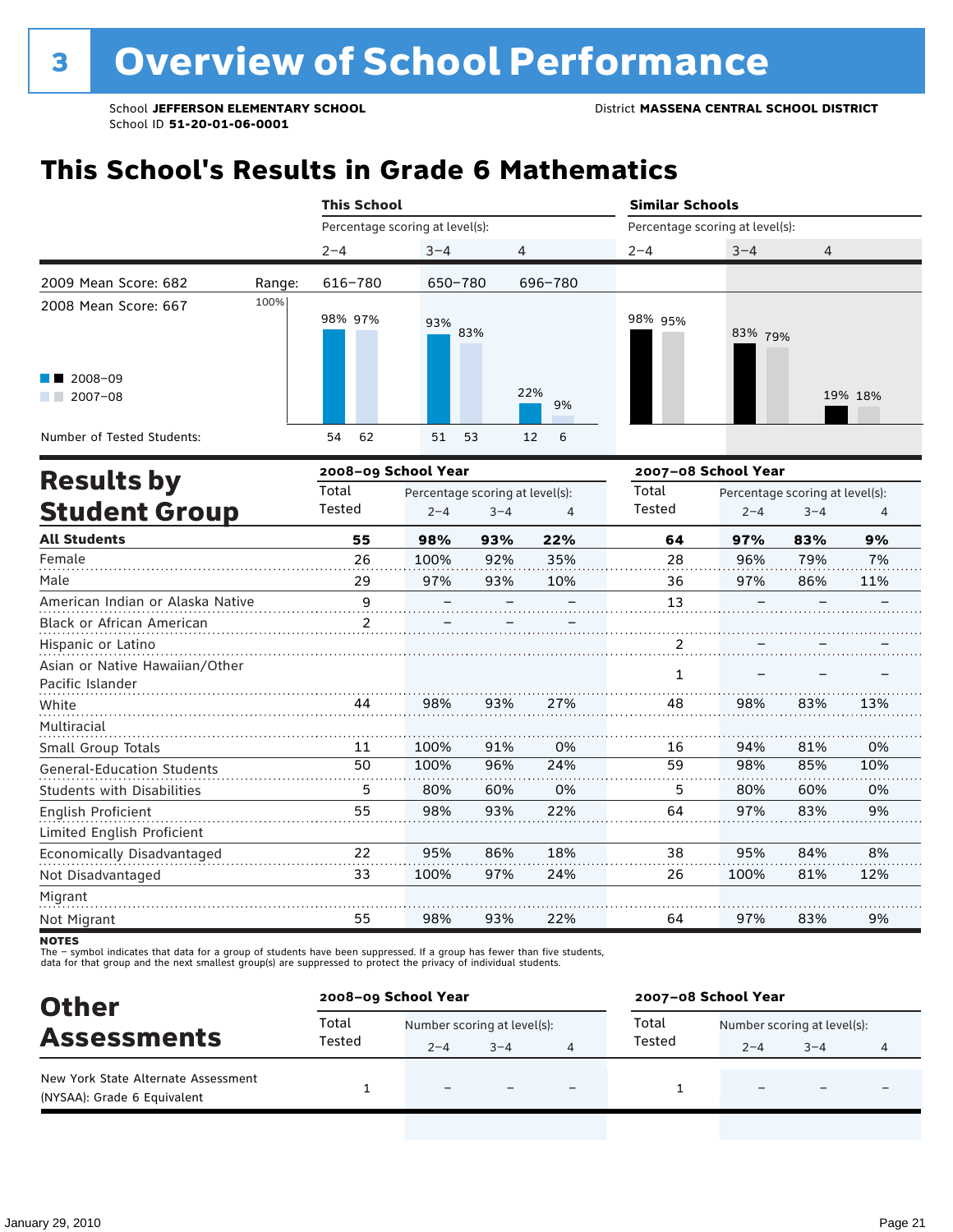# **This School's Results in Grade 7 English Language Arts**

|                                                                                                                                         | <b>This School</b> |                                 |                                 | <b>Similar Schools</b> |                                 |                                 |  |  |  |
|-----------------------------------------------------------------------------------------------------------------------------------------|--------------------|---------------------------------|---------------------------------|------------------------|---------------------------------|---------------------------------|--|--|--|
|                                                                                                                                         |                    | Percentage scoring at level(s): |                                 |                        | Percentage scoring at level(s): |                                 |  |  |  |
|                                                                                                                                         | $2 - 4$            | $3 - 4$                         | 4                               | $2 - 4$                | $3 - 4$                         | 4                               |  |  |  |
| Range:                                                                                                                                  |                    |                                 |                                 |                        |                                 |                                 |  |  |  |
| 100%                                                                                                                                    |                    |                                 |                                 |                        |                                 |                                 |  |  |  |
|                                                                                                                                         |                    |                                 |                                 |                        |                                 |                                 |  |  |  |
|                                                                                                                                         |                    |                                 |                                 |                        |                                 |                                 |  |  |  |
| 2008-09                                                                                                                                 |                    |                                 |                                 |                        |                                 |                                 |  |  |  |
| $\blacksquare$ 2007-08                                                                                                                  |                    |                                 |                                 |                        |                                 |                                 |  |  |  |
|                                                                                                                                         |                    |                                 |                                 |                        |                                 |                                 |  |  |  |
| Number of Tested Students:                                                                                                              |                    |                                 |                                 |                        |                                 |                                 |  |  |  |
|                                                                                                                                         |                    | 2008-09 School Year             |                                 |                        | 2007-08 School Year             |                                 |  |  |  |
| <b>Results by</b>                                                                                                                       | Total              |                                 | Percentage scoring at level(s): | Total                  |                                 | Percentage scoring at level(s): |  |  |  |
| <b>Student Group</b>                                                                                                                    | Tested             | $2 - 4$                         | $3 - 4$<br>$\overline{4}$       | Tested                 | $2 - 4$                         | $3 - 4$<br>4                    |  |  |  |
| <b>All Students</b>                                                                                                                     |                    |                                 |                                 |                        |                                 |                                 |  |  |  |
| Female                                                                                                                                  |                    |                                 |                                 |                        |                                 |                                 |  |  |  |
| Male                                                                                                                                    |                    |                                 |                                 |                        |                                 |                                 |  |  |  |
| American Indian or Alaska Native                                                                                                        |                    |                                 |                                 |                        |                                 |                                 |  |  |  |
| Black or African American                                                                                                               |                    |                                 |                                 |                        |                                 |                                 |  |  |  |
| Hispanic or Latino                                                                                                                      |                    |                                 |                                 |                        |                                 |                                 |  |  |  |
| Asian or Native Hawaiian/Other                                                                                                          |                    |                                 |                                 |                        |                                 |                                 |  |  |  |
| Pacific Islander                                                                                                                        |                    |                                 |                                 |                        |                                 |                                 |  |  |  |
| White                                                                                                                                   |                    |                                 |                                 |                        |                                 |                                 |  |  |  |
| Multiracial                                                                                                                             |                    |                                 |                                 |                        |                                 |                                 |  |  |  |
| Small Group Totals                                                                                                                      |                    |                                 |                                 |                        |                                 |                                 |  |  |  |
| <b>General-Education Students</b>                                                                                                       |                    |                                 |                                 |                        |                                 |                                 |  |  |  |
| <b>Students with Disabilities</b>                                                                                                       |                    |                                 |                                 |                        |                                 |                                 |  |  |  |
| English Proficient                                                                                                                      |                    |                                 |                                 |                        |                                 |                                 |  |  |  |
| Limited English Proficient                                                                                                              |                    |                                 |                                 |                        |                                 |                                 |  |  |  |
| Economically Disadvantaged                                                                                                              |                    |                                 |                                 |                        |                                 |                                 |  |  |  |
| Not Disadvantaged                                                                                                                       |                    |                                 |                                 |                        |                                 |                                 |  |  |  |
| Migrant                                                                                                                                 |                    |                                 |                                 |                        |                                 |                                 |  |  |  |
| Not Migrant                                                                                                                             |                    |                                 |                                 |                        |                                 |                                 |  |  |  |
| <b>NOTES</b><br>The - symbol indicates that data for a group of students have been suppressed. If a group has fewer than five students, |                    |                                 |                                 |                        |                                 |                                 |  |  |  |

data for that group and the next smallest group(s) are suppressed to protect the privacy of individual students.

| <b>Other</b>                                                                                         | 2008-09 School Year |                             |         |     | 2007-08 School Year |                             |         |     |  |
|------------------------------------------------------------------------------------------------------|---------------------|-----------------------------|---------|-----|---------------------|-----------------------------|---------|-----|--|
|                                                                                                      | Total<br>Tested     | Number scoring at level(s): |         |     | Total               | Number scoring at level(s): |         |     |  |
| <b>Assessments</b>                                                                                   |                     | $2 - 4$                     | $3 - 4$ | 4   | Tested              | $2 - 4$                     | $3 - 4$ | 4   |  |
| New York State Alternate Assessment<br>(NYSAA): Grade 7 Equivalent                                   |                     |                             |         |     |                     |                             |         |     |  |
| New York State English as a Second<br>Language Achievement Test (NYSESLAT) <sup>+</sup> :<br>Grade 7 | 0                   | N/A                         | N/A     | N/A | 0                   | N/A                         | N/A     | N/A |  |